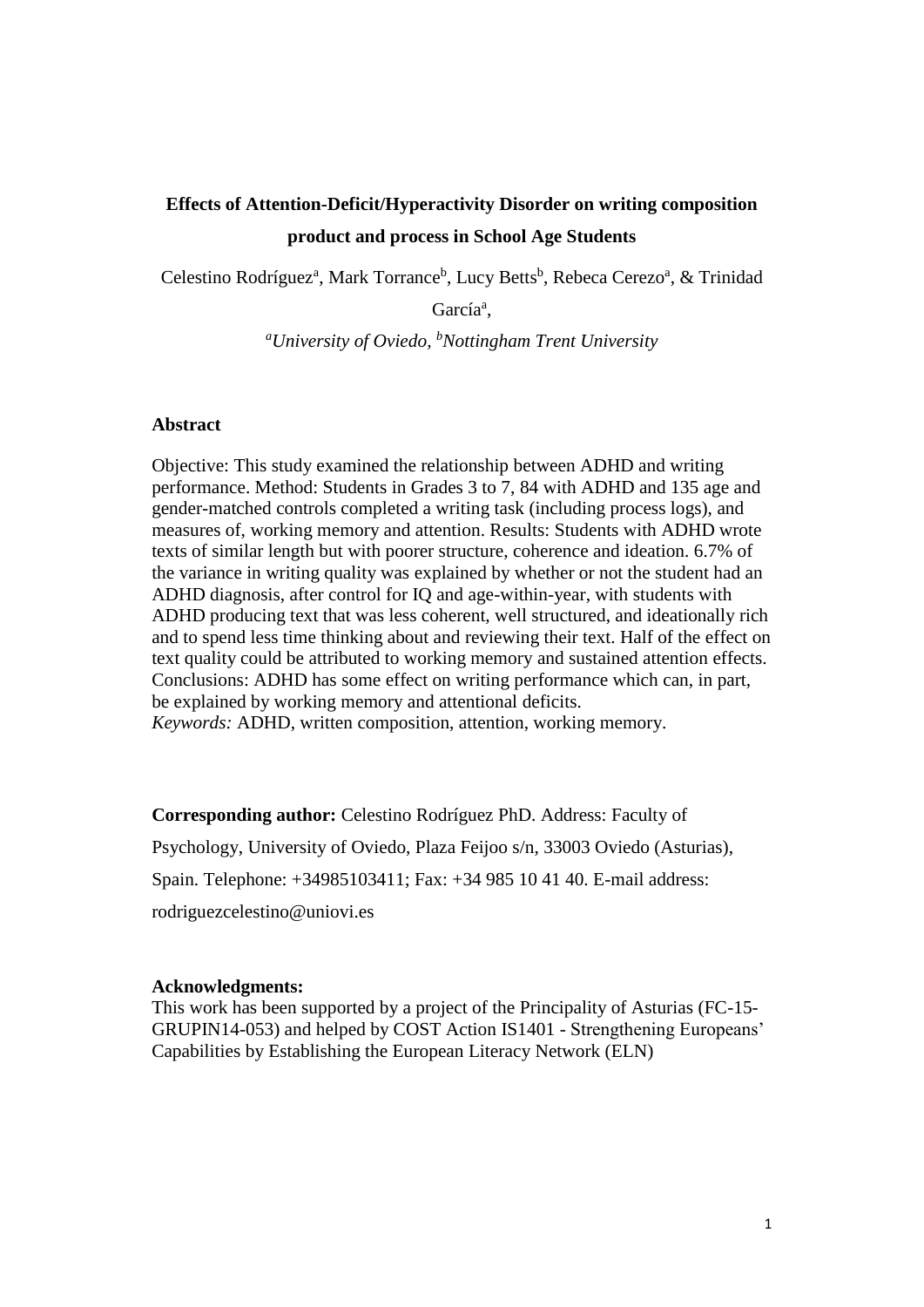# **Effects of Attention-Deficit/Hyperactivity Disorder on writing composition product and process in in School Age Students**

## **Abstract**

Objective: This study examined the relationship between ADHD and writing performance. Method: Students in Grades 3 to 7, 84 with ADHD and 135 age and gender-matched controls completed a writing task (including process logs), and measures of, working memory and attention. Results: Students with ADHD wrote texts of similar length but with poorer structure, coherence and ideation. 6.7% of the variance in writing quality was explained by whether or not the student had an ADHD diagnosis, after control for IQ and age-within-year, with students with ADHD producing text that was less coherent, well structured, and ideationally rich and to spend less time thinking about and reviewing their text. Half of the effect on text quality could be attributed to working memory and sustained attention effects. Conclusions: ADHD has some effect on writing performance which can, in part, be explained by working memory and attentional deficits.

*Keywords:* ADHD, written composition, attention, working memory.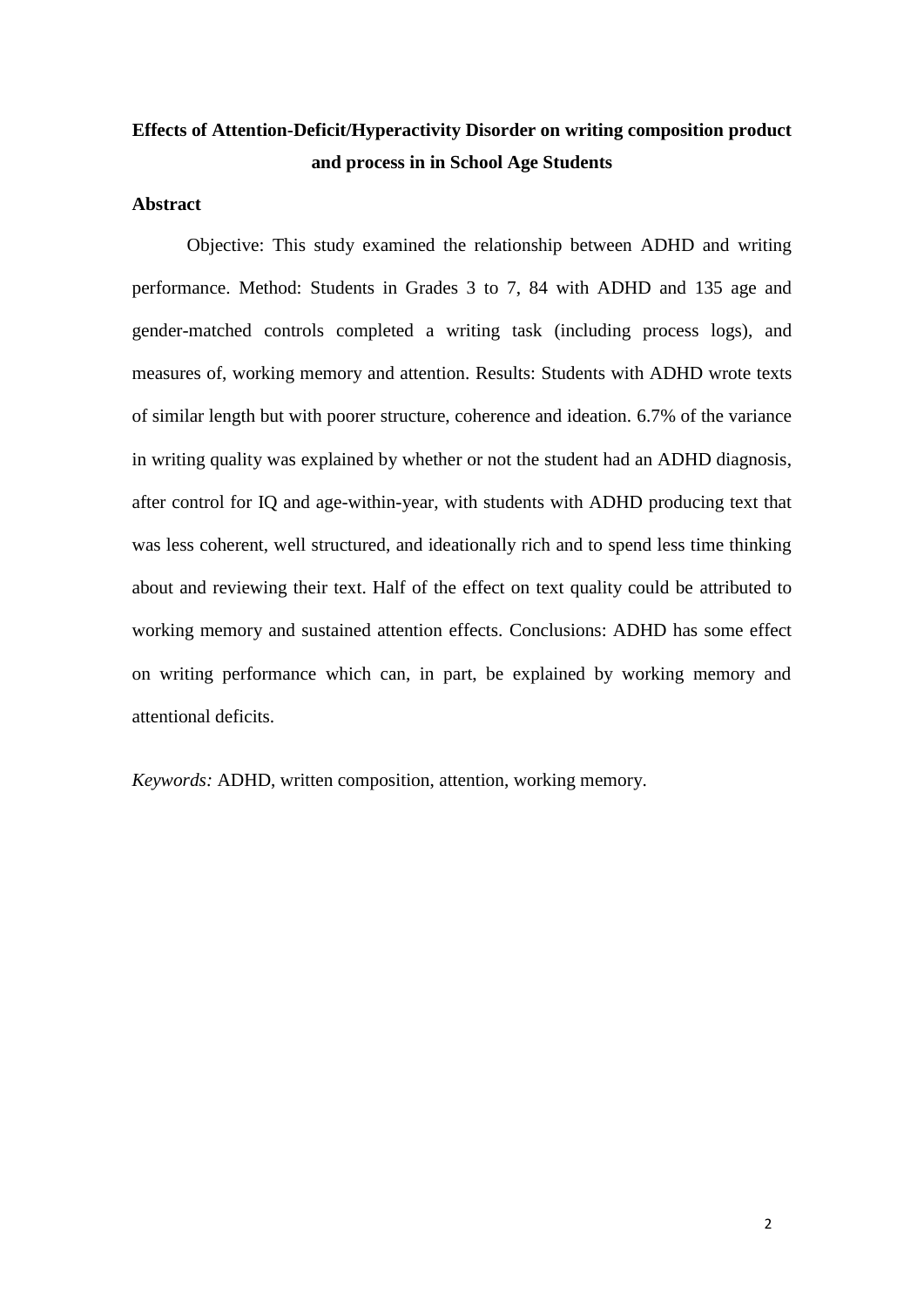## **INTRODUCTION**

The reported prevalence of attention deficit hyperactivity disorder (ADHD) ranges from between 3% to 17% of school-age children (Polanczyk, de Lima, Horta, Biederman, & Rohde, 2007; Vande Voort, He, Jameson, & Merikangas, 2014), and prevalence decreases with age, although there is some evidence of national variation (Faraone, Sergeant, Gillberg, & Biederman, 2003). A study with Spanish students, the population sampled in the present work, suggested rates of ADHD of 14% in 8-yearolds, decreasing to 3% in 15-year-olds (Das, Cherbuin, Easteal, & Anstey, 2014).

Current understanding of ADHD, as summarised in the DSM-5 (American Psychiatric and Association [APA], 2013), identifies two distinct sets of behaviours: Children may be hyperactive and act impulsively or they may be inattentive. Both hyperactivity/impulsivity and inattention may be present together and measures of these distinct components tend to correlate (Gambin & Małgorzata, 2009). ADHD is also typically associated with reduced scholastic achievement, relative to peers, and the more severe the diagnosis the more pronounced the effects (Martin, 2014). In a meta-analysis of 181 studies, Frazier and co-workers (2007) found moderate mean effects of ADHD on spelling, mathematics, and reading (with Cohen´s deltas of .55, .67, and .73, respectively). Their review also suggested that students with ADHD were more likely to be identified as having learning disabilities and to be grade-retained. Nevertheless, the effects of ADHD on standardized scholastic achievement tasks remain after controlling for general intellectual ability and co-morbid deficits in cognitive function (Alloway, 2009; Kent et al., 2011; Mayes & Calhoun, 2006). The effects of ADHD are also more pronounced for some areas of learning than for others. Specifically, individuals with ADHD experience greater difficulties with written composition than with mathematics (Mayes & Calhoun, 2006).

3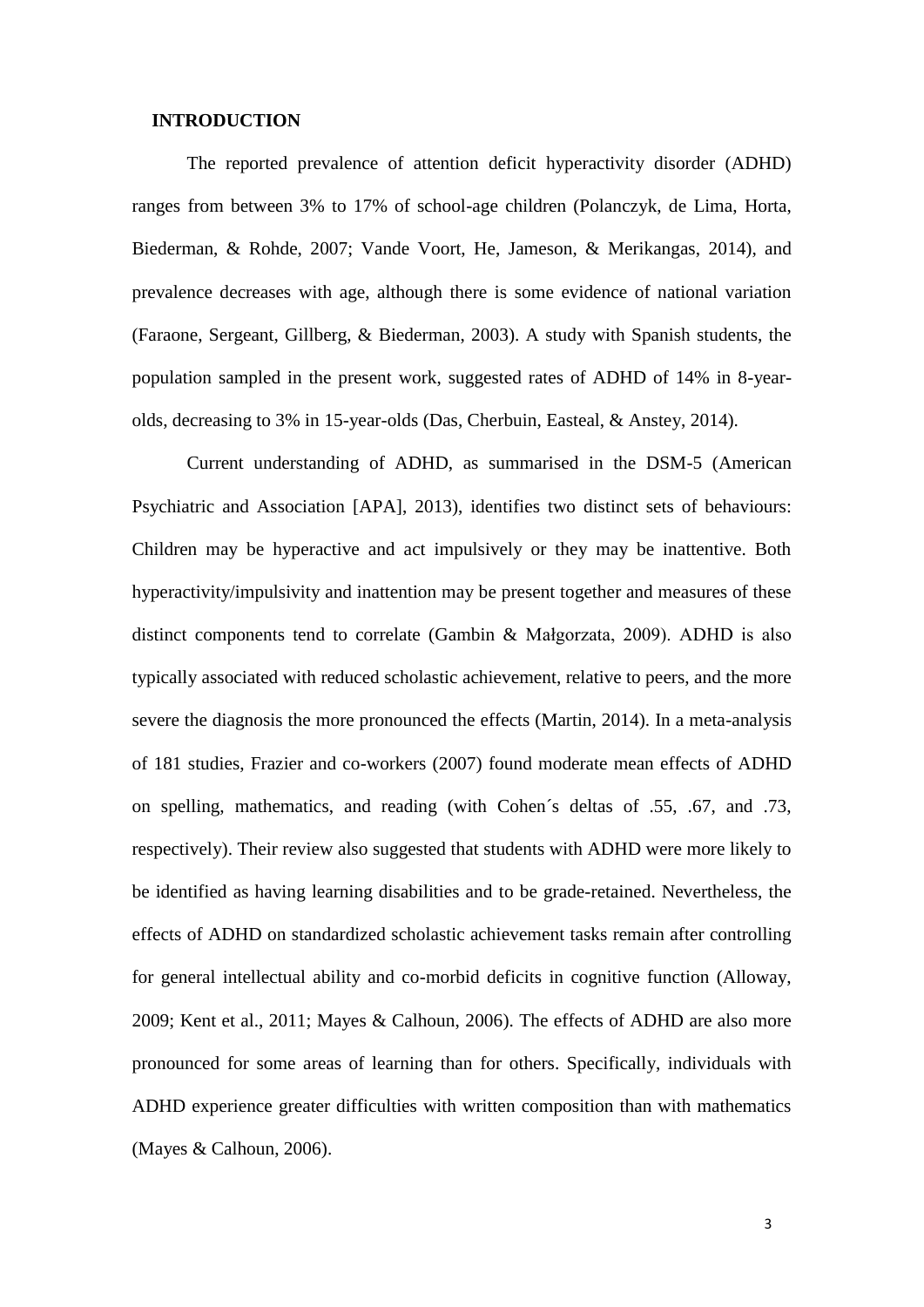In a recent meta-analysis, Graham, Fishman, Reid, and Hebert (2016) reported that students with ADHD obtained lower scores than their normally achieving peers for writing quality, vocabulary, spelling, and handwriting. Further, neither study quality nor the population from which ADHD students were drawn (i.e., school/community vs. clinic/hospital) affected the results.

Handwriting, which is the focus of the present research, is by nature a complex process that comprises a number of sub-processes and associated skills (Alamargot & Chanquoy, 2001; García & Fidalgo, 2008; Marzban & Norouzi, 2012; Rodríguez, Grünke, González-Castro, García, & Álvarez-García, 2015). Writers must retrieve sufficient and relevant content, and must simultaneously monitor and maintain coherent expression of this content, in the absence of audience feedback, across sentences and paragraphs. At the sentence level, writers must retrieve appropriate words, spelling, and syntax, and engage in the necessary motor planning to create visible output on either the screen or page. To achieve this, writers must access content from their long-term memory and keep this information in mind while engaging in the necessary psycholinguistic processing to produce coherent text; this requires a high level of sustained attention (Olive, Favart, Beauvais, & Beauvais, 2009; Torrance & Galbraith, 2006). If a student experiences general difficulties in sustaining attention then this is likely to affect both writing processes and writing performance (García, Rodríguez, Pacheco, & Díez, 2009; Gregg, Coleman, Stennett, & Davis, 2002).

Children with ADHD produce less text than children without ADHD and they tend to score lower on writing quality, assessed as adequacy, structure, grammar, and lexicon (García et al., 2009; Re, Pedron, & Cornoldi, 2007). Re et al. (2007) suggest that children with ADHD may experience problems producing writing because they struggle to integrate ideas at the planning stage and may not consider a range of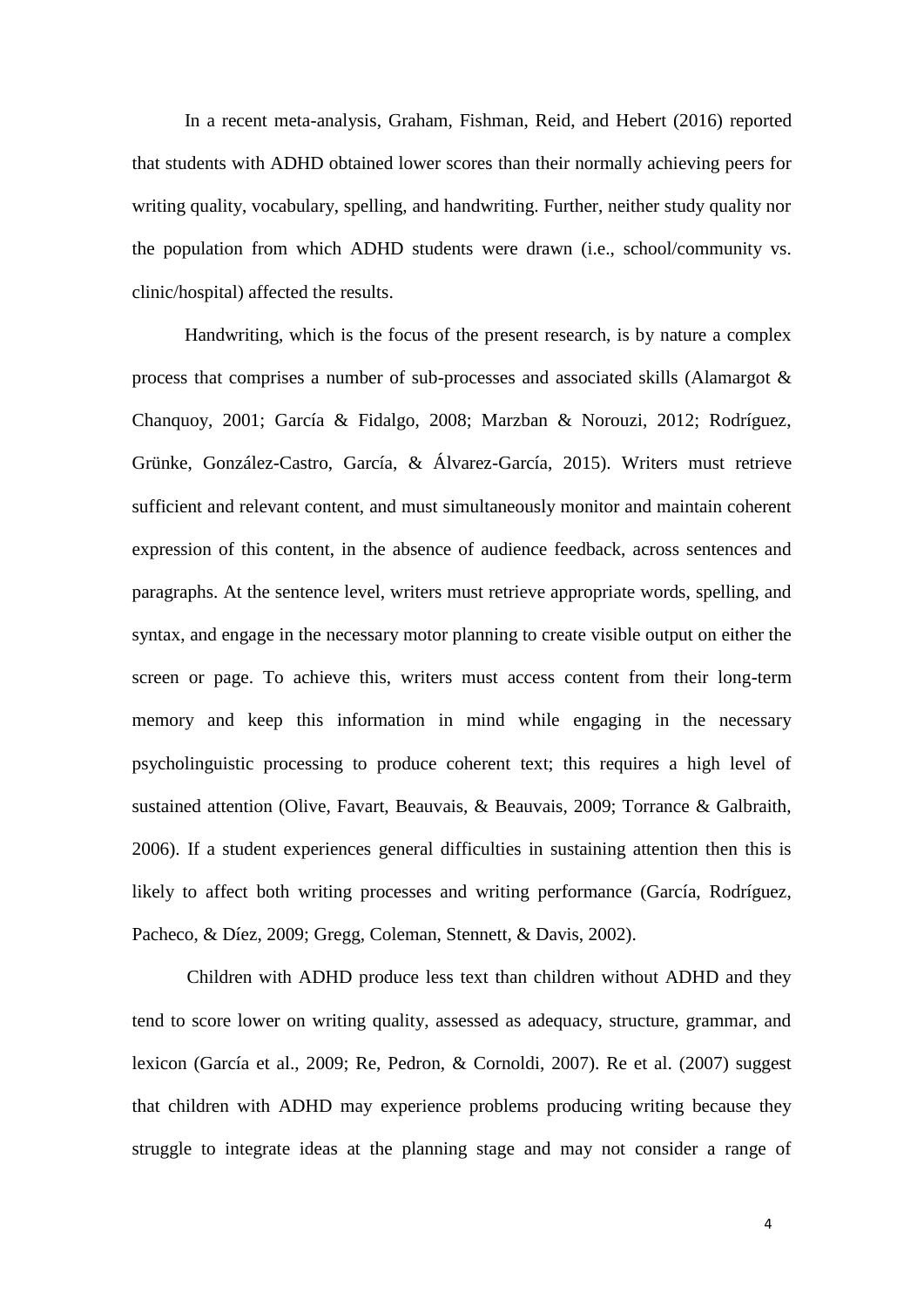possibilities because of their attentional difficulties. Also, children with ADHD may experience difficulties with spelling because they may attempt to simultaneously reflect on their spelling and consider their ideas. Bruce, Thernlund, and Nettlbladt (2006) found that, according to parental reports, most ADHD children in their sample of 5- to 15-year-olds experienced writing difficulties. Compared to the control group, children with ADHD were more likely to have trouble with writing and spelling. Further, individuals with ADHD have trouble with writing production because of difficulties associated with handwriting (Shen, Lee,  $\&$  Chen, 2012) which may contribute to the shorter text.

There is some evidence to support the idea that, independent of other learning deficits, children with ADHD tend to score lower on writing quality assessments and produce poorer quality text (Frazier, Youngstrom, Glutting, & Watkins, 2007; Re et al., 2007). The previous research that has explored the link between ADHD and writing quality is limited and argues that future research should explore the writing process of children with ADHD (Re & Cornoldi, 2010). For example, the written expression process was not usually considered in the previous research nor does it focus on comprehensive writing tasks, working memory, or attention measures (see Langmaid, Papadopoulos, Johnson, Phillips, & Rinehart, 2014). However, previous research has acknowledged that children with ADHD tend to experience problems with their written expression and to perform below their potential when their IQ scores are taken in to consideration (Mayers & Calhoun, 2006; Yoshimasu et al., 2011). In short, writing and its assessment as a process in children with ADHD has received limited empirical attention. Therefore, there is a need for research that examines the writing processes and the potential mediators in the relationship between ADHD and writing performance (Adi-Japha et al., 2007; Bruce et al., 2006; Rodríguez et al., 2009, 2015).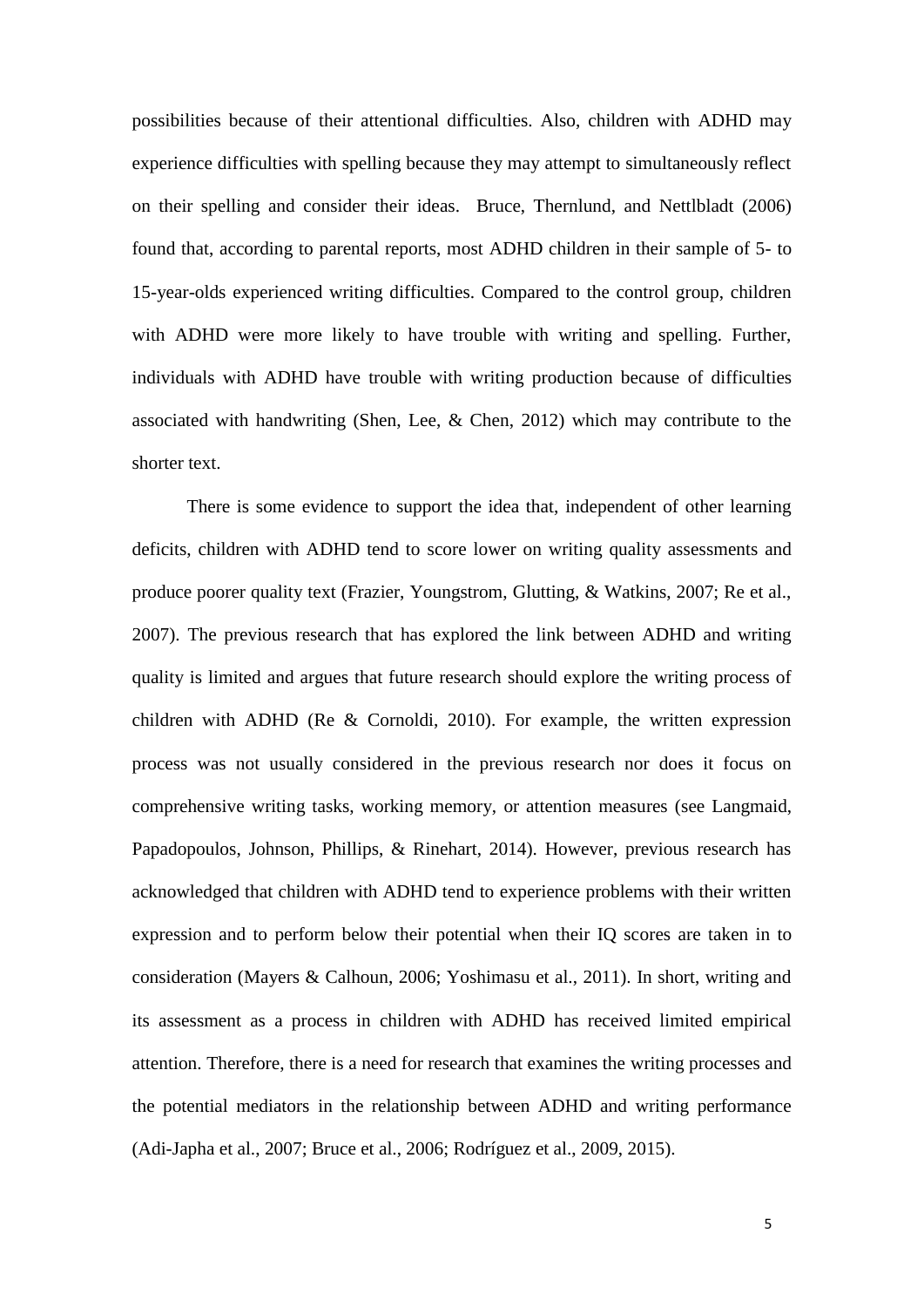## **Working memory and writing process**

Exploring the relationship between working memory and the writing processes is an emerging line of research. In general, the diverse models of writing (Hayes & Flower 1980; Kellog, 1996) and empirical research (e.g., Adams, Simmons, & Willis, 2015; Berninger, 2011; Kellogg, Olive, & Piolat, 2007) agree that writing is a cognitive task that requires the coordinated deployment of a relevant set of cognitive abilities that are used during the process of writing, including working memory. Kellogg (1996) argued that the three components of multicomponent working memory model of Baddeley (2000) (central executive, visuo-spatial, and phonological loop) are used to a greater or lesser extent, during the various processes of writing. In an attempt to explain the relationship between the activity of working memory and text production, Vanderberg and Swanson (2007) studied the different processes involved in written composition, finding that as the central executive component of working memory significantly predicted planning, editing and revising, as well as most of the microstructure measures of writing. Individual differences in young children's writing abilities can be attributed to differences in working memory capacity (Swanson & Berninger, 1996). Further, individuals with greater working memory capacity use different strategies to explore the visual source, make longer writing pauses, corrections are performed more efficiently, produce more detailed procedures, and achieve the communicative goal more efficiently by introducing more reader supports (Alamargot, Caporossi, Chesnet, & Ros, 2011, Piolat, Roussey, Olive, & Amada, 2004).

Related to working memory, children with ADHD have been found to score lower on backward digit spans and have different executive function control (Bruce et al., 2006; Holmes et al., 2010) compared to control groups. Together these results indicate difficulty in response inhibition and visual short-term memory respectively.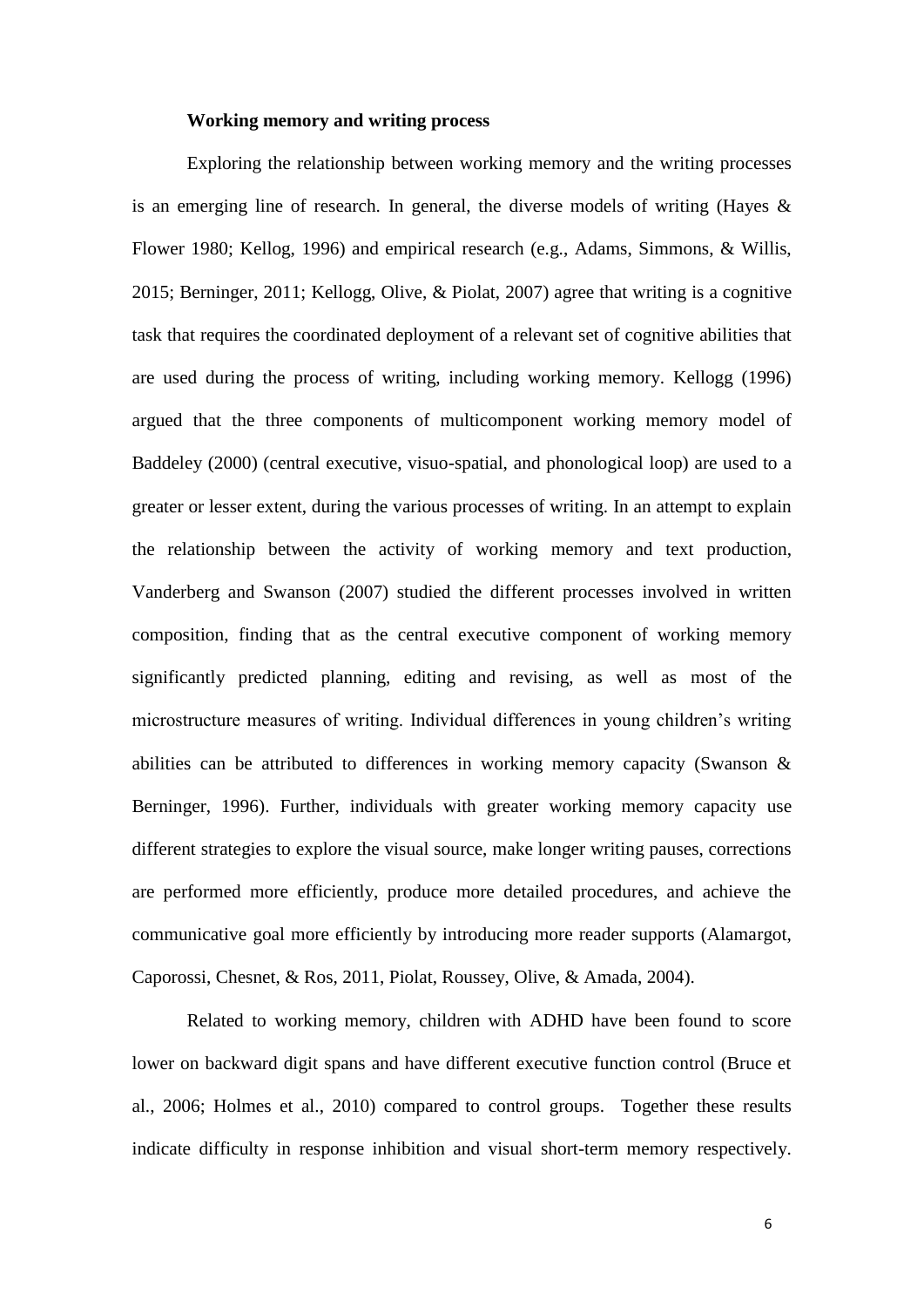However, no differences were reported for performance on a visual working memory load task or second order visual tasks. Further, Bruce et al. (2006) attributed the link between ADHD and writing ability to working memory. More recently, Holmes et al. (2010) found that executive function tasks discriminated between children with and without ADHD, with measures of response inhibition and working memory the components that contributed the most to the discriminant function. Therefore, the present research will examine working memory as a potential mediator in the relationship between ADHD and writing ability.

## **Aims and hypothesis**

The present work aimed to determine if there were differences between children with and without ADHD in a broad range of product and process writing measures.

Therefore, based on previous research, the first objective of the study was to undertake a detailed examination of the differences in the writing performance between the control and ADHD group. Although there is a paucity of previous research, it is likely that the ADHD group's writing performance will be poorer than the control group's writing performance in terms of quality text and productivity. The potential differences in writing performance according to ADHD type will also be explored.

Second, it is assumed that students with ADHD will perform worse than the students in the control group in attention and working memory tasks. Therefore, the current study explored the relationship between working memory performance and writing performance.

Third, it is broadly recognized in the existing literature that execution is not the only aspect of the writing process. Planning and assessing during the writing process are core sub-processes that improve performance. Therefore, we expect that students with ADHD will perform lower than control group in these two phases.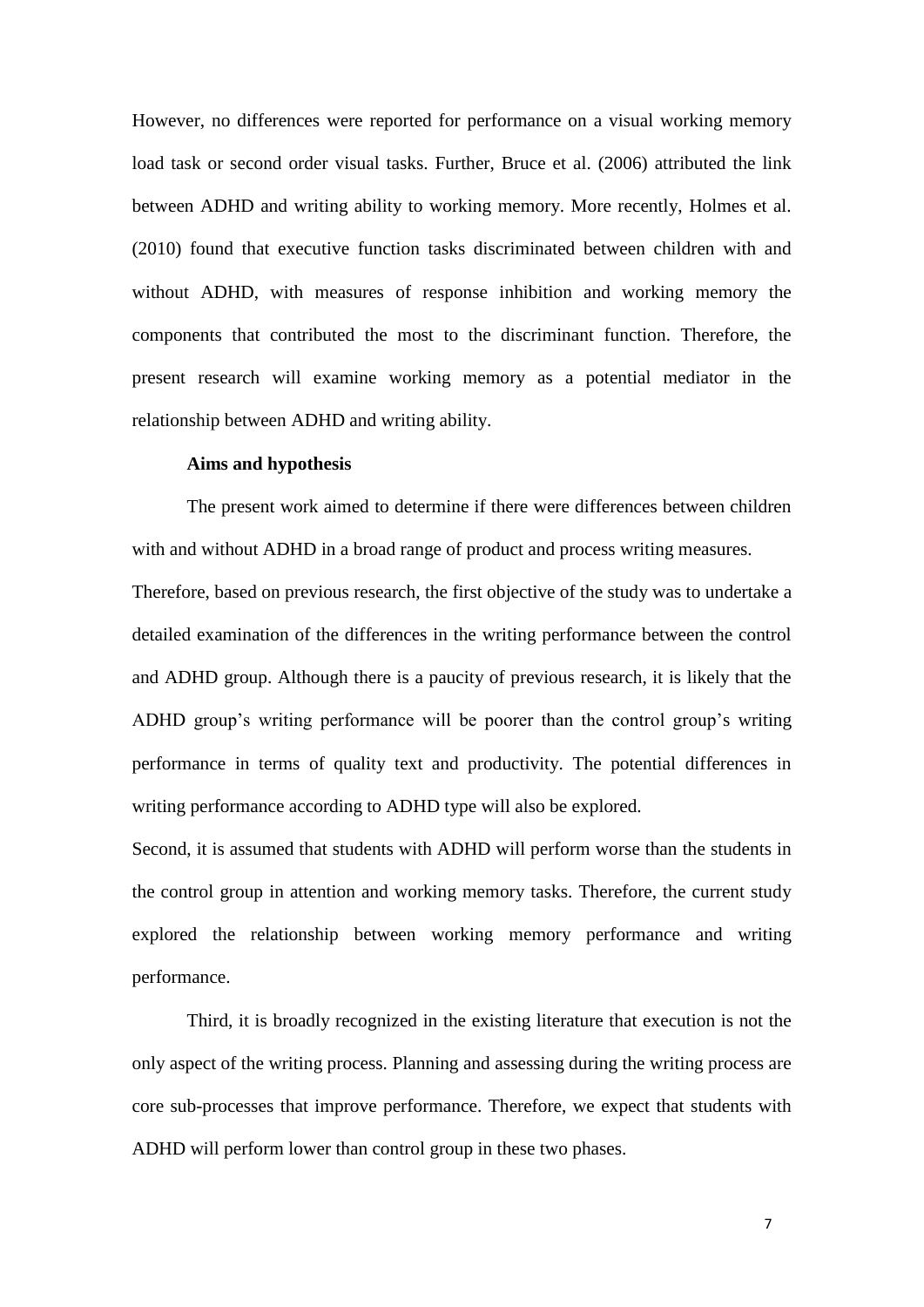In summary, the present work examined the potential mediators in the relationship between ADHD and writing performance. Specifically, attention, and working memory were tested as potential mediators across a range of outcome measures.

## **METHOD**

## **Participants**

Our sample comprised students drawn from Grades 3 to 6 (final four years in primary school) and Grade 7 (first year of secondary school). The ADHD sample was recruited across 38 schools and comprised 84 students. 36 of these were classified as the Inattentive presentation (8 female), 7 were classified as Hyperactive / Impulsive (3 female) and 41 were classified as the Combined presentation (5 female). These were compared with a control sample of students without ADHD, matched by age and sex (N  $= 135, 27$  female) drawn from 4 of the same schools.

## [Insert Table 1 near here]

Sample characteristics are detailed in Table 1. The mean age for the sample as a whole was 11 years 3 months  $(SD = 19.8)$  with the ADHD and non-ADHD groups differing in mean age by less than 1 month. The IQ scores were normally distributed and similarly dispersed in both groups, with slightly lower IQ in the ADHD group (100.6; SD = 15.1) compared to the control group (102.5; SD = 16.2) measured by Cattell g test (Cattell & Catell, 2001), although this difference was not statistically significant ( $p = .424$ ).

The ADHD sample was identified by mental-health professionals (typically one or more psychiatrist-neurologist) on the basis of these criteria: (a) clinical diagnosis of Attention Deficit Disorder with Hyperactivity according to the Diagnostic and Statistical Manual of Mental Disorders-5 (APA, 2013); (b) symptom duration of more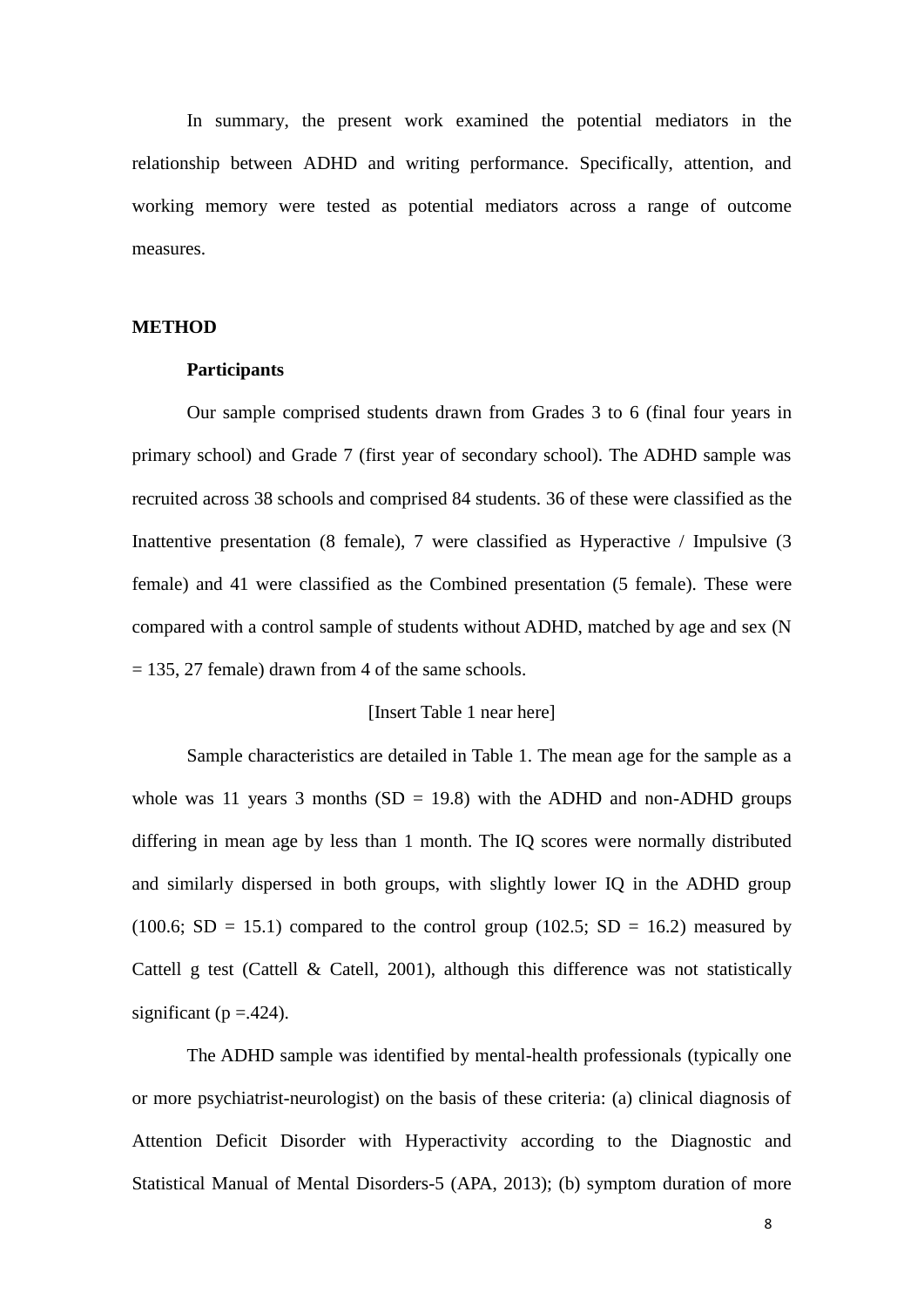than 1 year; (c) the problem began before the age of 7 years; and, (d) the children had no associated disorders. Subjects who presented with a cognitive deficit, Asperger's syndrome, Guilles de LaTourette syndrome or extensive anxious depressive disorders were excluded from the study, (e) to confirm the diagnosis and rule out other associated disorders, all students underwent a semi-structured interview for parents Diagnostic Interview Schedule for Children DISC- IV (Shaffer et al., 2000), and (f) were administered a Spanish version of the Cattell g test of general intelligence (Cattell  $\&$ Cattell, 1989) to evaluate the presence of specific (or other) cognitive deficits. As part of their diagnosis, students were identified as showing one of three ADHD presentations – inattention, hyperactivity / impulsiveness, or a combination of these. Diagnosis was confirmed as part of the present research using a Spanish version of Conners parents rating scale (Farre-Riba & Narbona, 1997). Nearly all of these students (94%) had been prescribed medication to control their ADHD symptoms. The socioeconomic level of the participants' families was between medium and low and the families' educational was mainly low (elementary studies).

The control sample was selected from a larger sample of 200 students. Students were included in the control group if they had no reported history of serious behavioral or emotional problems in school or at home. Participants with an IQ below 85 and over 130 in these scales were excluded. All of them underwent the same diagnostic assessment than ADHD sample to rule out other psychological disorders. To control for effects of sex (preliminary analysis of this non-ADHD sample, and previous research, suggests better writing performance in girls) we then randomly resampled the females to create a sub-sample of 135 students that which matched the male-female ratio of the ADHD group.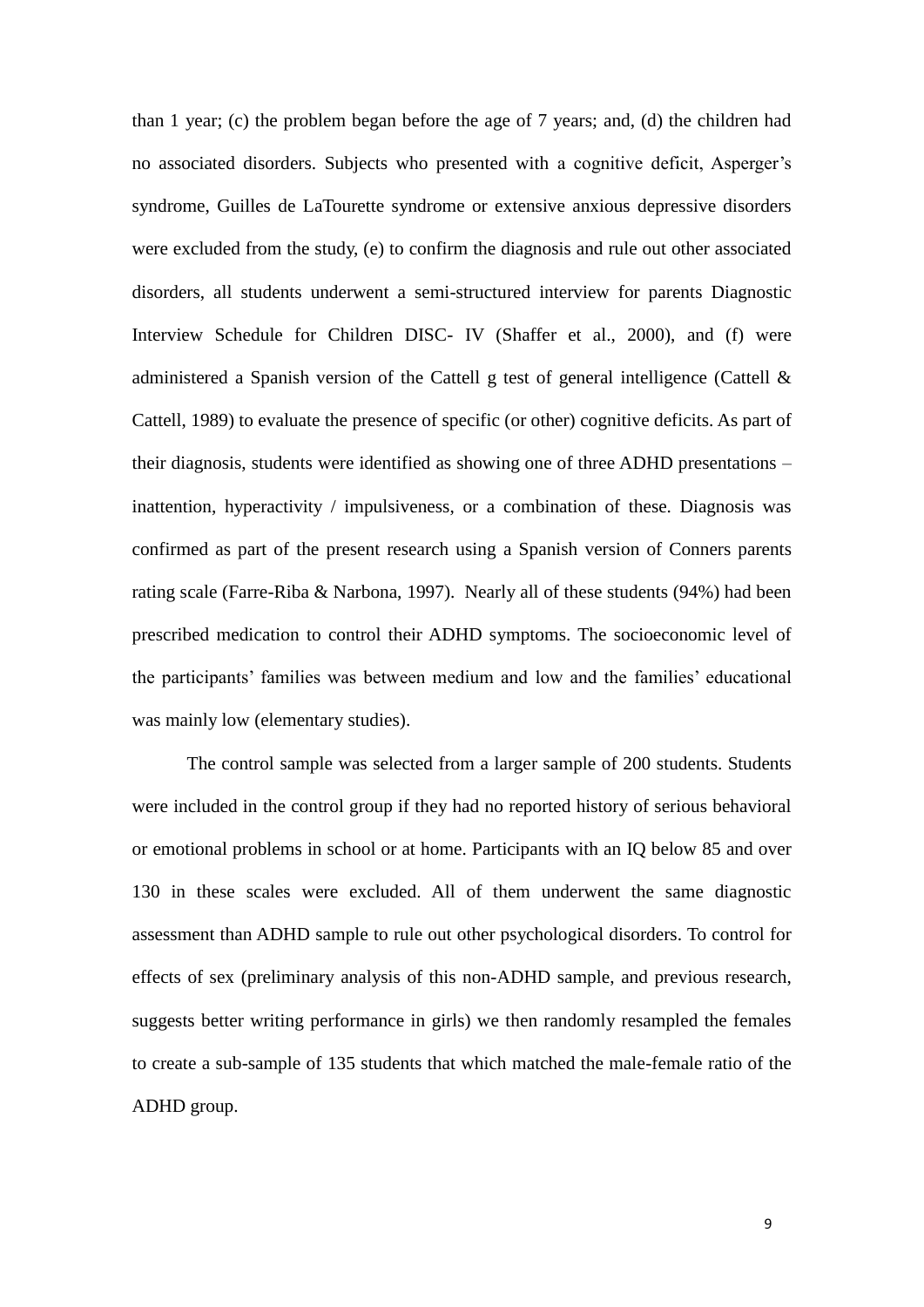The schools attended by participants were in urban and semi-urban zones from the region in the north-west of Spain. All of the children with ADHD studied the same academic curriculum as their peers without ADHD.

For a sub-sample of students, we also obtained ratings of ADHD-related behavior from parents and teachers by via the Five to Fifteen questionnaire (Kadesjö et al., 2004). This sample comprised 45 students with ADHD (11 female) and 140 (73 female) non-ADHD with a mean age of 11 years 2 months and mean IQ of 104 (SD  $=$ 16.0).

#### **Measures**

#### *Writing performance*

Participants completed three short writing tasks. For Essay 1 students were free to choose their own topic. Essay 2 and Essay 3 both required texts with a compare-andcontrast structure. Students were asked to write about the similarities and differences between traditional games and video games (Essay 2) and similarities and differences between football and basketball (Essay 3). These topics were proposed as interesting by an earlier sample of similarly aged students and were chosen so as to draw on content knowledge that would be available to students across the ages represented in our sample. Tasks were not time-limited.

*Reader-based evaluation* Texts were evaluated holistically by trained readers for structure, coherence, and overall quality using methods described and evaluated by Spencer and Fitzgerald (1993) and used in a number of previous studies (e.g., Fidalgo, García, Torrance, & Robledo, 2009; Torrance, Fidalgo, & García, 2007). The three texts were evaluated against year-group expectations (i.e. required standard to get a particular score increased across grades). Scores were also centered with reference to grade-mean. Texts were rated by a trained rater with extensive experience of using such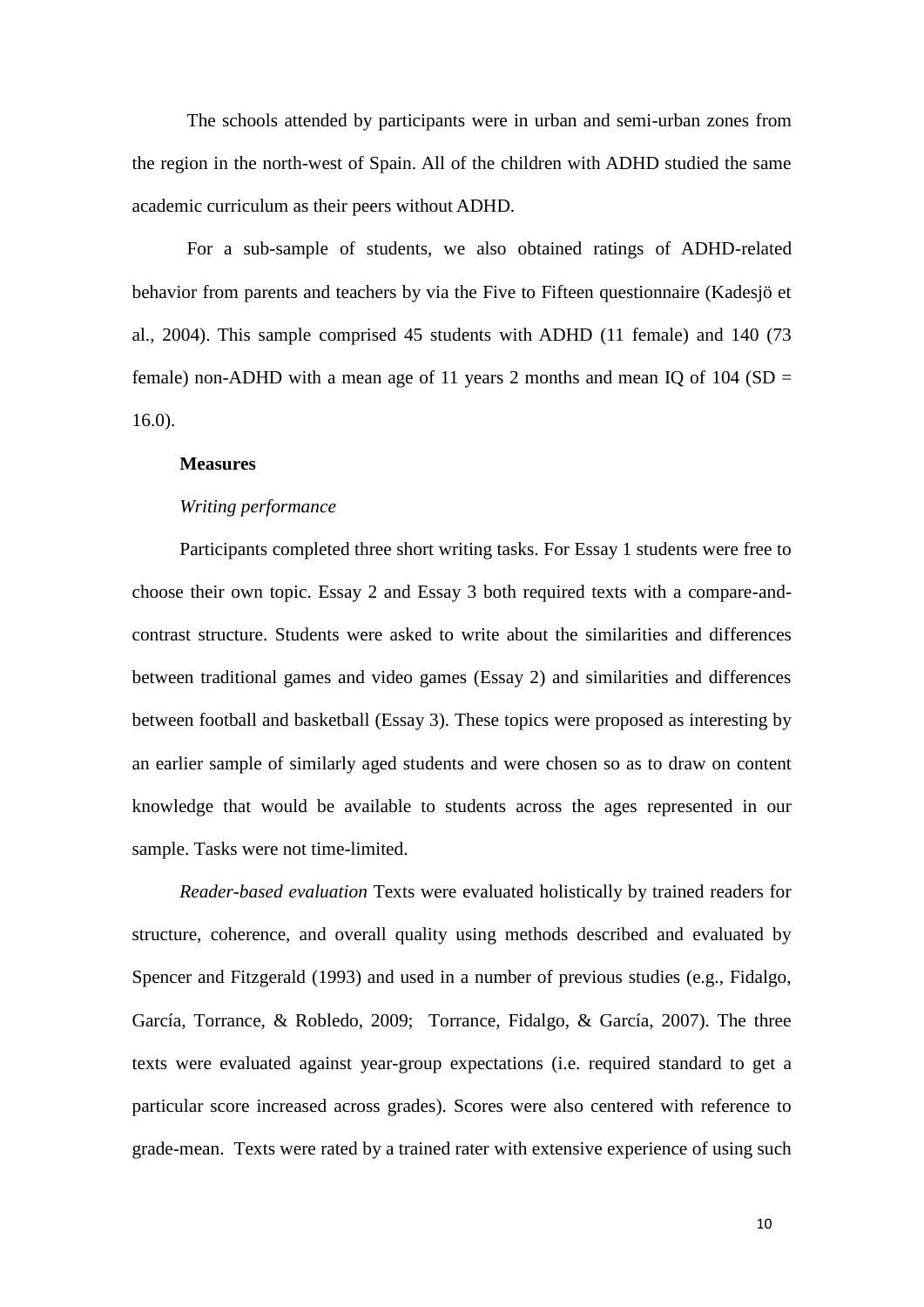measures and who was blind to group membership (ADHD/nonADHD) of the writer. A subsample of 344 the texts was rated by a second, similarly-trained rater, blind to group and to first ratings. We found inter-rater correlations of .97, .94, and .93 for judgments of structure, coherence, and quality respectively.

In this and previous research (Torrance et al., 2007) we found strong positive correlations among these reader-based measures, suggesting poor discriminant validity. To explore this we tested two structural equation models. The first model assumed good discriminant validity, with structure scores from each of the three writing tasks loading onto a single "structure" latent variable, coherence scores loading onto a "coherence" latent variable and overall quality scores loading onto an "overall-quality" latent variable. In a second model we assumed that all three measures for Essay 1 (structure, coherence, and quality) loaded onto a single "Essay 1 quality" latent variable, all three measures for Essay 2 loaded onto "Essay 2 quality", and similarly for Essay 3. This second model showed reasonable fit to the data,  $\chi^2$  (24) = 79.4, RMSEA = .102, CFI = .98, with loadings of above .9 for coherence and quality and slightly lower for structure (> .75 in all three cases) for all three essays. Correlations between the three latent quality variables were also high (all  $> .75$ ). The first model, by contrast, showed substantially poorer fit,  $\chi^2(24) = 446$ , RMSEA = .236, CFI = .84. Therefore, on the basis of this analysis we combined reader-based scores to give a single measure representing the quality of students' writing averaged across all three texts (unless otherwise noted).

*Writing processes measures* For one of the writing tasks (Essay 3) the students were asked to complete a writing process log (Torrance, Thomas, & Robinson, 1999; Torrance et al., 2007; Fidalgo et al., 2009). During writing students heard a one second tone played at random intervals of between 30 and 90 seconds. On hearing the tone students were trained to complete a section in a "writing log" identifying their current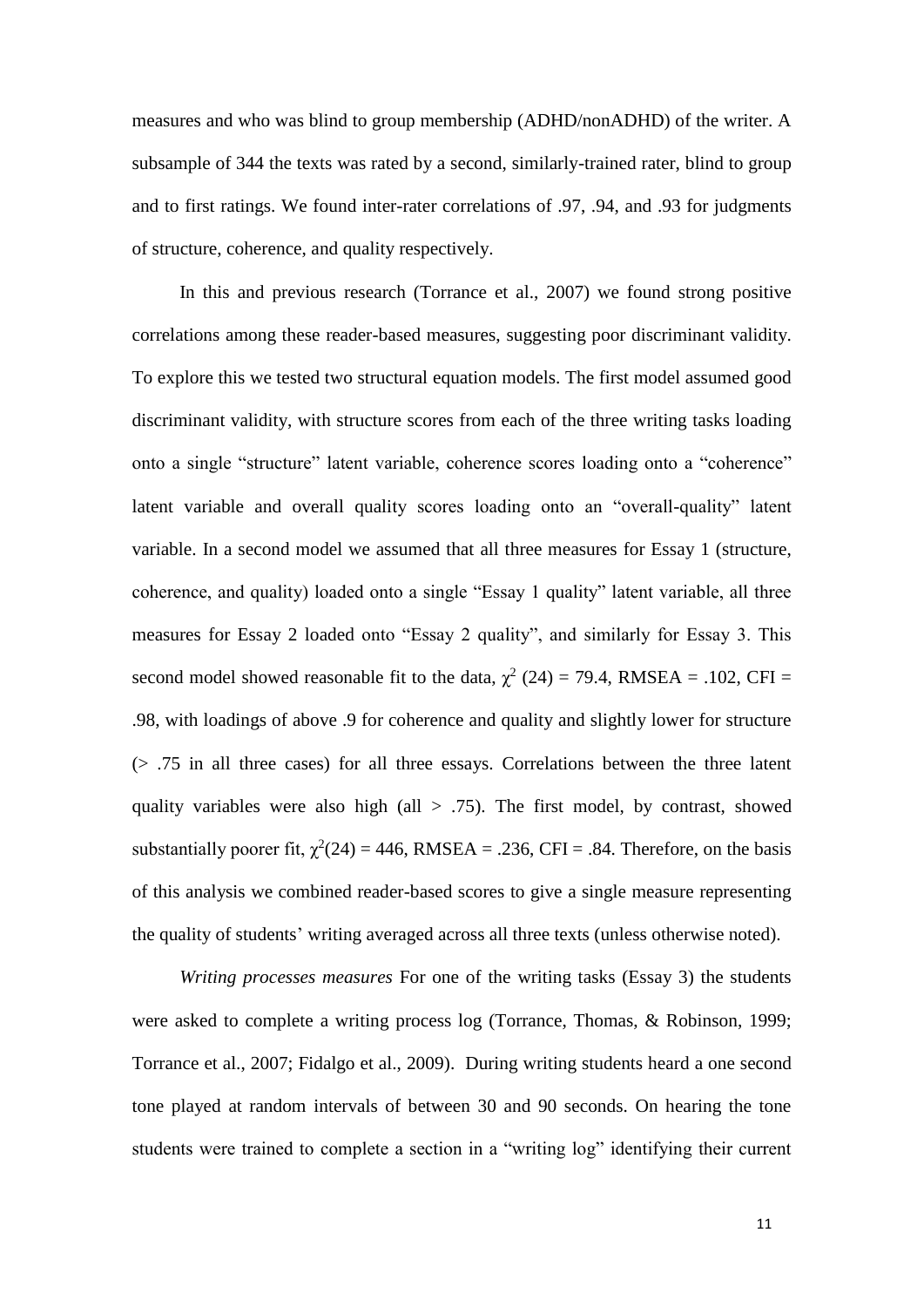writing process from one of seven different activities: Reading reference materials, thinking about content, outlining, writing text, reading text, changing text, and not taskrelated. Students were initially taught, with examples, how to relate these categories to their own writing. After the initial training students completed writing logs while watching a video in which a writer thought aloud while planning and composing text. Comparison of their categorizations with those of an expert judge were showed agreement (Cohen's kappa) averaging .90 and varying from .75 for reading text to .94 for thinking about content for the ADHD group. The non-ADHD group showed slightly higher agreement.

## *Working memory and attention*

*Attention.* Ability to focus and sustain attention was assessed with Brickenkamp's (2002) D2 measure. This involved presenting students with letters (p's and d's), some with varying patterns of small dashes above or below them. Students were required to mark just those characters that matched a particular pattern (e.g., d's with two strokes) as quickly and as accurately as possible within a limited period of time. Scores take into account both speed and accuracy.

*Forward digit span*. Students were presented with lists of digits, spoken at an even pace by a researcher, and were asked to recall them in the order in which they presented. Lists were presented in two blocks of seven lists, with lists in each block increasing in length from 1 to 7 digits. Responses were scored on basis of the number of items in the longest list to be successfully recalled in both the first and second block. Forward span is typically seen as a measure of short-term memory (e.g., Swanson & Berninger, 1996; Alloway, Gathercole, & Pickering, 2006).

*Backward digit span*. This followed the same procedure as the test for forward digit span, with the exception that students were required to recall digits in reverse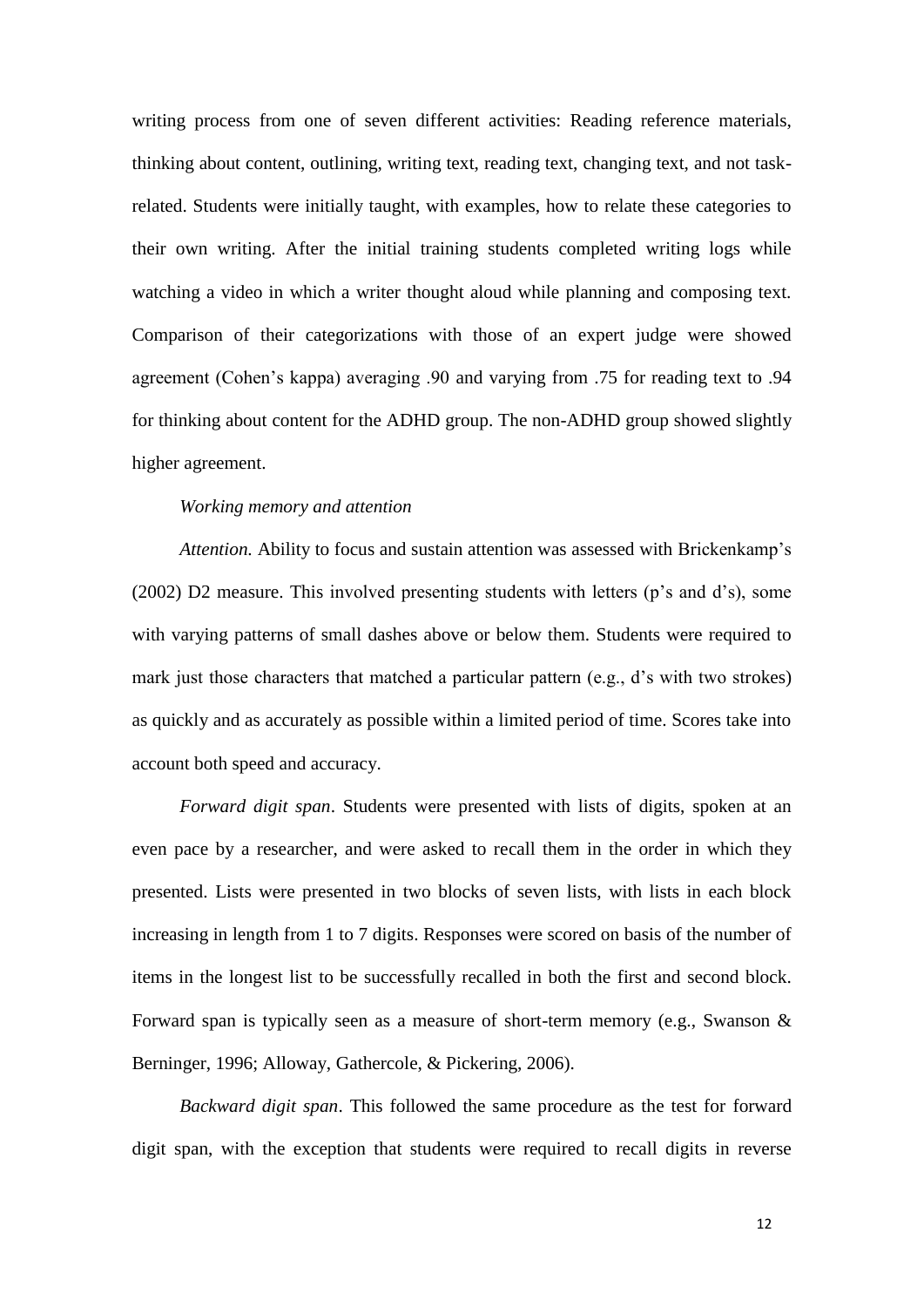order. Therefore, the task introduced additional processing component typically assumed to be associated with central executive functions (Alloway, Gathercole, Kirkwood, & Elliot, 2009).

*Reading span*. Reading span is a working memory measure that evaluates the ability to retain information in memory while engaging in the processing necessary to comprehend text. Students performed a Spanish version of the Daneman and Carpenter (1980) reading span task (Elosua, Gutierrez, Madruga, Luque, & Garate, 1996). This involved reading sets of sentences and rating each as true or false (to ensure comprehension). After a set had been read students then recalled the final word of each sentence. This was marked as corrected if the words were remembered in the same order that were presented with participants receiving the highest score when they obtained least 2 right series correct of 3.

*Listening span*. The listening span task was taken from a Spanish version of the Pickering and Gathercole working memory test battery (Pickering, Baques, & Gathercole, 1999). It followed a similar procedure to reading span. Students listened to set of sentences. After that had heard a set they were asked to recall the final words of each sentence, in the order in which they had been presented. This was scored using the same procedure as reading span. Listening span provided a measure of working memory that assessed the students' ability to retain information while comprehending language, but that was independent of their reading skills.

## **Procedure**

Letters explaining the aims of the study were sent to the parents who had an ADHD diagnosis, who were asked to provide informed consent for their son/daughter to participate in the research. After that, sample of students not ADHD belongs to schools in the same area as the ADHD group. All participants in the study and their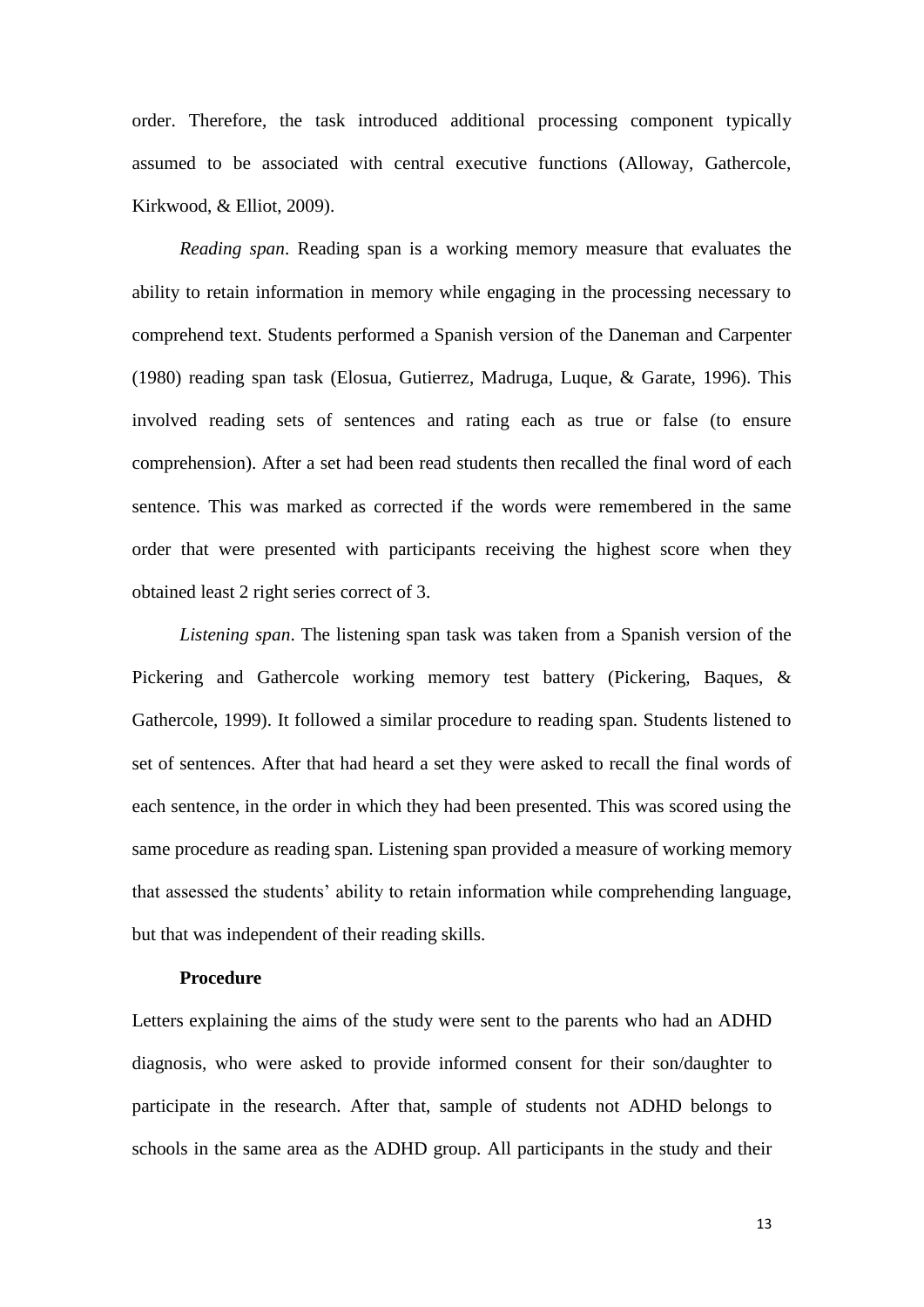parents gave written informed consent after receiving a comprehensive description of the study protocol. Participants had volunteered to be involved in this study and they were not given any incentive to take part in it. To that end, once parental consent to evaluate the children was provided, the corresponding Conners parents rating scale (Farre-Riba & Narbona, 1997) were conducted to verify the diagnosis and to participate in this research.

Previously to writing assessment sessions, IQ, Working memory and attention tasks were then administered by one of the authors in two different sessions with order of span tasks counterbalanced across children. Children were tested individually in a quiet room.

After cognitive assessment, the children completed the writing measures in as whole classes, in two different sessions with each lasting 45-50 minutes. In the first session the children completed the first writing task (free topic essay) and second task (comparative-contrast essay). In the second session the children completed the second comparative-contrast essay with time-sampled self-report. The same task was presented in two different sessions was measure productivity without the distortion provoked by self-report.

The study was conducted in accordance with The Code of Ethics of the World Medical Association (Declaration of Helsinki), which reflects the ethical principles for research involving humans (Williams, 2008).

#### **RESULTS**

## **Writing competence (quality and productivity)**

Students diagnosed with ADHD produced reliably poorer quality text than students in the non-ADHD group. This was true for all three reader-based ratings,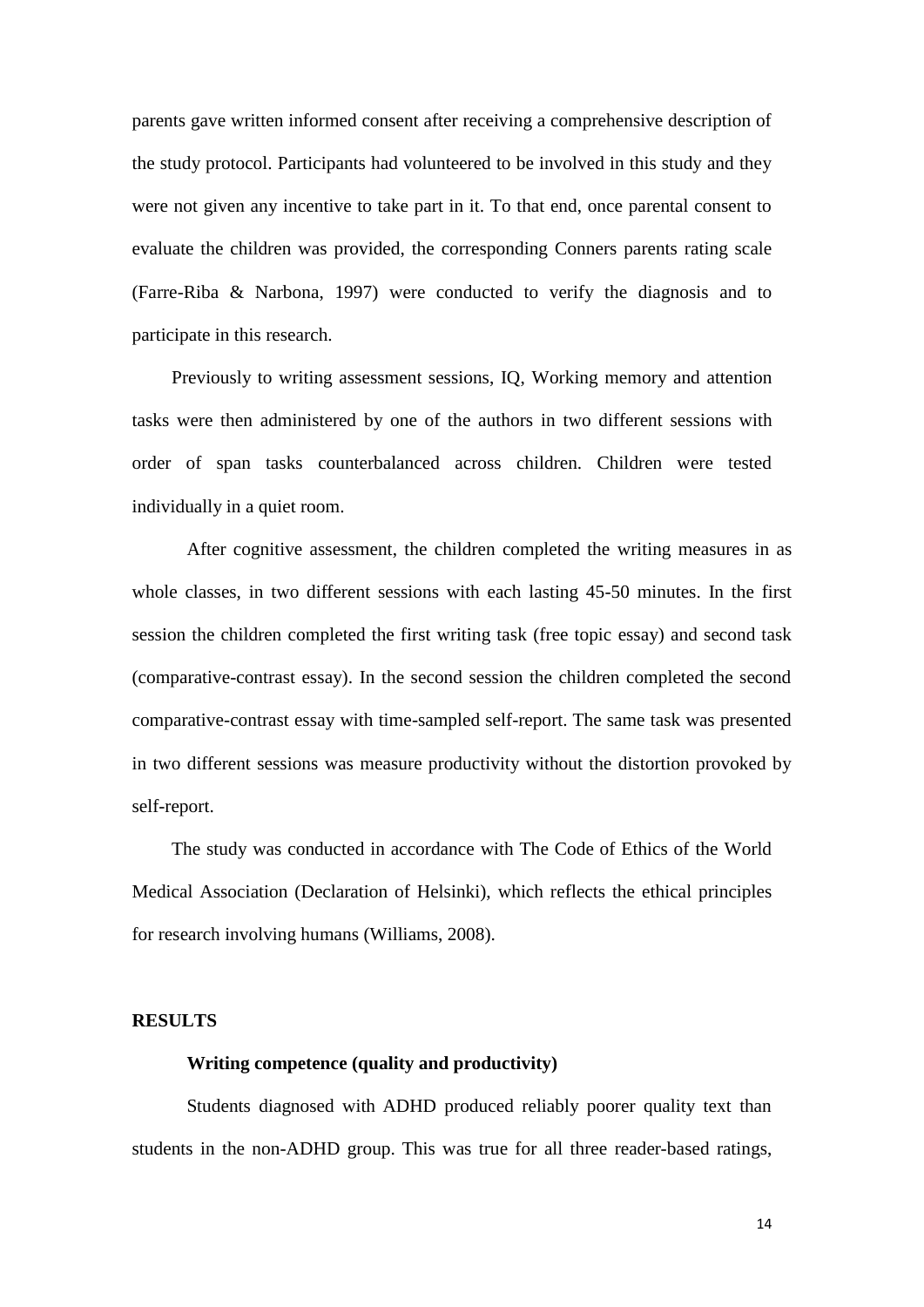averaged across the three tasks: Structure, ADHD  $M = 1.6$ ,  $SD = .52$ ; non-ADHD *M*  $= 2.1, SD = .65; t(219) = 5.35, p < .001, d = .83$ , Coherence, ADHD,  $M = 1.7$ ,  $SD =$ .47; non-ADHD  $M = 2.1$ ,  $SD = .67$ ;  $t(219) = 5.16$ ,  $p < .001$ ,  $d = .67$ , and overall quality, ADHD,  $M = 1.9$ ,  $SD = .53$ ; non-ADHD  $M = 2.2$ ,  $SD = .74$ ;  $t(219) = 3.92$ ,  $p <$ .001,  $d = .45$ . Therefore, there appears to be reason to believe that ADHD results contribute to underperformance on writing tasks.

The analyses that follow aimed to explore the size of this effect more thoroughly, controlling for factors likely to be associated with ADHD but are independent of the ADHD diagnosis, and explore the possible reasons for ADHD students' underperformance. Our approach was as follows. Using hierarchical multiple regression we first controlled for effects of age-within-grade and general ability (Model 1). We then performed two separate analyses: (1) We added a dummy variable representing ADHD diagnosis to the model (Model 2a). (2) We added working memory and attention variables (Model 2b), and then added ADHD diagnosis to the model (Model 3). The comparison of Model 1 and Model 2a gives an indication of the variance in performance explained by ADHD diagnosis whereas the comparison of additional variance accounted for by Model 2a and by Model 3 gives an indication of the extent to which effects of ADHD diagnosis are independent of the effects captured by working memory and sustained attention measures.

Because quality scores were rated relative to grade-peers, and subsequently also centered relative to grade-mean, we centered all predictor variables in a similar way. All measures therefore control for grade. Age-within-grade (students' chronological age centered by mean age for the student's grade) provides a measure of whether the child was older or younger than was typical for students in their classes. This is particularly relevant in the Spanish educational system in which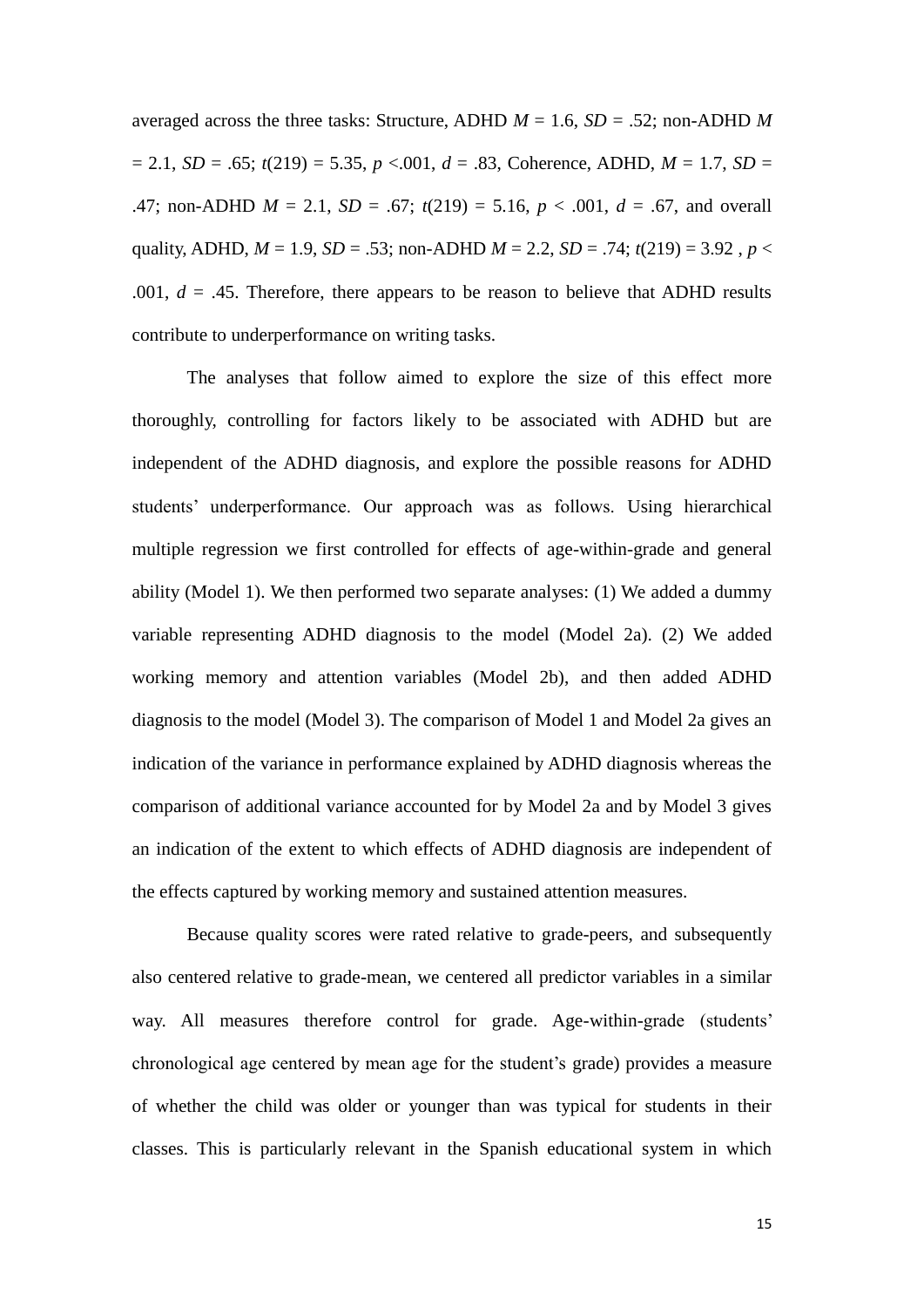progression through grades is partly dependent on performance, giving an age range of more than one year within each grade. For reasons discussed in the methods section, we used a single aggregate measure of reader-assessed writing quality.

Taken together, age-within-grade and IQ predicted 15.2% of variance in writing quality, Model 1:  $R^2 = .154$ ,  $F(2,218) = 19.4$ ,  $p < .001$ . IQ was positively related to writing competence,  $\beta = .36$ ,  $p < .001$ . There was no effect of age-withingrade. ADHD diagnosis explained an additional 6.7% of variance in writing performance, Model 2a:  $R^2 = .218$ ;  $R^2$  change = .067,  $F(1,217) = 18.6$ ,  $p < .001$ . Adding memory and attention variables to Model 1 explained an additional 19.1% of variance in writing competence, Model 2: adjusted  $R^2 = .320$ ;  $R^2$  change = .191,  $F(5, 12)$  $213$ ) = 12.3,  $p < .001$ . This model suggested positive effects for sustained attention, D2; *β* = .12, *p* = .046, forward digit span, *β* = .14, *p* = .036, backward digit span, *β* = .25,  $p = .001$ , and reading span,  $\beta = .16$ ,  $p = .044$ , but no statistically reliable effect of listened span. Finally, a dummy variable identifying group membership (ADHD vs. not-ADHD) explained a further 3.6% of variance in writing competence, Model 3:  $R^2$  $= .354$ ;  $R^2$  change  $= .036$ ,  $F(1,212) = 12.1$ ,  $p < .001$ . Comparison of Model 2a and Model 3 suggests that approximately half of the effect of ADHD on writing quality was explained by measures of working memory and sustained attention.

We repeated the same analysis with students' productivity as the outcome variable, measured as the number of words written when completing the writing tasks, centered by grade-mean, and averaged across the three writing task. We found positive effects for IQ and a weak negative effect for age-within-grade – older children within a grade tended to write shorter texts, Model 1:  $R^2 = .118$ ,  $F(2,218) =$ 14.6,  $p = .001$ ; IQ,  $\beta = .28$ ,  $p < .001$ , age-within-grade,  $\beta = -.14$ ,  $p = .036$ . Memory and attention variables explained an additional 10.7% of variance in productivity,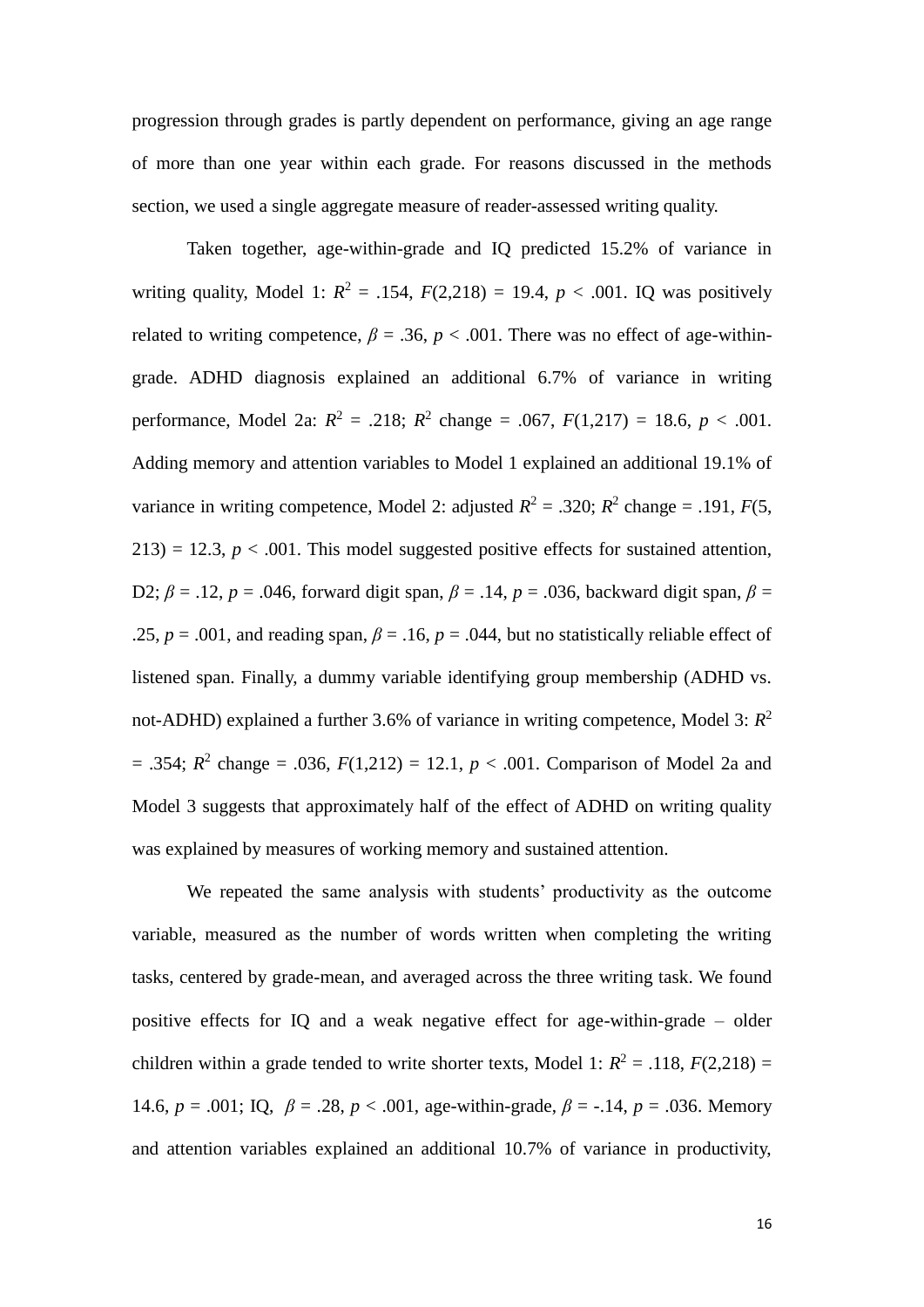Model 2: adjusted  $R^2 = .215$ ;  $R^2$  change = .122,  $F(5,213) = 6.82$ ,  $p < .001$ , with effects for just sustained attention, D2;  $\beta = .19$ ,  $p = .004$ , and backward digit span,  $\beta$  $= .25$ ,  $p = .013$ . There was no evidence that ADHD diagnosis explained variance in text length, either with or without control for working memory and sustained attention measures,  $R^2$  change test  $p > 0.05$  for both Model 2a and Model 3. There was a fairly strong positive relationship between text quality and length,  $r = .65$ ,  $p < .001$ .

The analyses presented so far do not make a distinction between different presentations of ADHD. It is possible that inattention or hyperactivity / impulsiveness, or a combination of these uniquely contribute to the poor writing performance of students with ADHD. We approached this first by looking for evidence of a difference in performance between students diagnosed with the inattentive ADHD presentation compared with the combined presentation (there were too few students in the sample diagnosed as just hyperactive / impulsive to make analysis in terms of this group possible). There was no statistically significant difference between the performance of the inattentive and hyperactive / impulsive groups either in terms of text quality,  $F(1,73) = 1.53$ , or text length,  $F(1,73) = 1.32$ when IQ and age-within-grade were controlled. Second, rather than representing ADHD as a dichotomous variable, we explored the effects of parent and teacher ratings of students' tendency towards hyperactivity / impulsiveness and inattention. This has the additional advantage of evaluating whether the context in which these behaviors occurred made a difference to their relationship with writing performance. We therefore conducted hierarchical regressions with writing quality and text length as outcome variables. This analysis used data from a subsample of students ( $N =$ 185), as detailed above. We first controlled for IQ, age-within-year, and sex (Model 1) and then added teacher and parent hyperactivity / impulsiveness and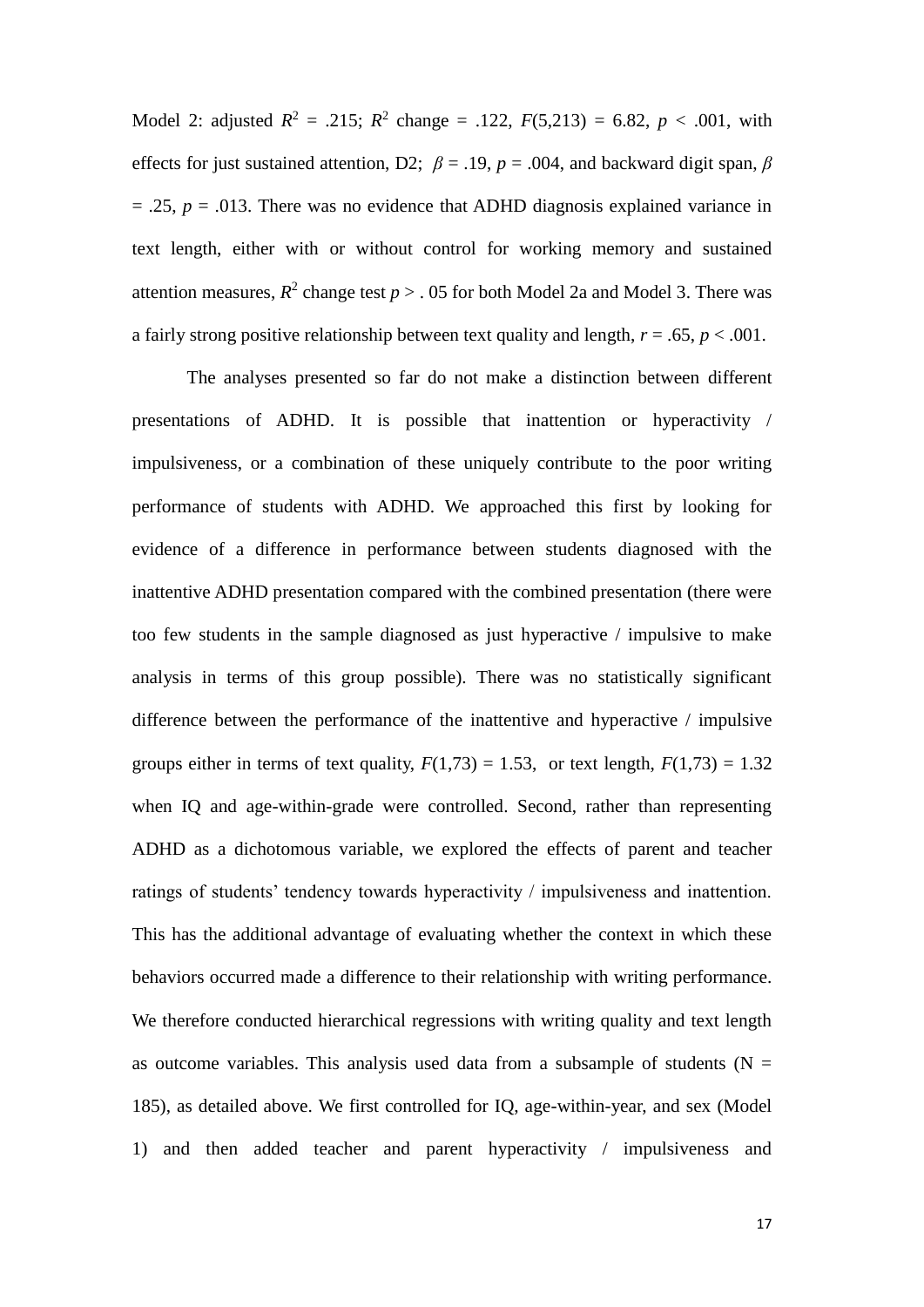inattentiveness ratings (four variables; Model 2). Variables in Model 1 explained 22.5% of the variance in writing quality,  $R^2 = .225$ ,  $F(3,181) = 17.5$ ,  $p < .001$ . Parent and teacher ratings made a small, but reliable contribution to variance in writing quality, Model 2: adjusted  $R^2 = .272$ ,  $R^2$  change = .075  $F(4,177) = 4.75$ ,  $p = .001$ . This effect appeared to be exclusively associated with teachers' ratings of inattentiveness,  $\beta = -.31$ ,  $p = .011$ . We found no statistically significant effects for teacher ratings of hyperactivity / impulsiveness, parent ratings of hyperactivity / impulsiveness, or parent ratings of inattentiveness. We repeated this analysis with productivity (number of words written) as the outcome variable. Results followed an identical pattern to the previous analysis, with the exception that we also found a reliable, negative effect of age-within-grade, Model 1:  $R^2 = .246$ ,  $F(3,181) = 17.5$ ,  $p <$ .001; Model 2: adjusted  $R^2 = .289$ ,  $R^2$  change = .070,  $F(4,177) = 4.53$ ,  $p = .002$ ; Teacher inattentiveness rating,  $\beta$  = -.30,  $p$  = .012. We also conducted analyses including working memory and attention variables as predictors: Model 1, sex, agewithin-grade, IQ; Model 2, D2, forward and backwards span, reading span, sentence span; Model 3, teacher and parent ratings of inattentiveness and hyperactivity / impulsiveness. With writing quality as the outcome variable, these analyses followed the same pattern as the previous analysis, but with slightly reduced effects of parent and teacher ratings, Model 3: adjusted  $R^2 = .370$ ,  $R^2$  change = .043,  $F(4,172) = 3.17$ ,  $p = .015$ ; Teacher inattentiveness rating,  $\beta = -.25$ ,  $p = .028$ . We did not find evidence that parent and teacher ratings contributed variance to productivity, over-and-above that explained by working memory variables, Model 3:  $R^2$  change = .008,  $F < 1$ .

## **Working memory**

These findings suggest that both working memory measures and, independently, ADHD diagnosis, predict the quality of students' texts. It is therefore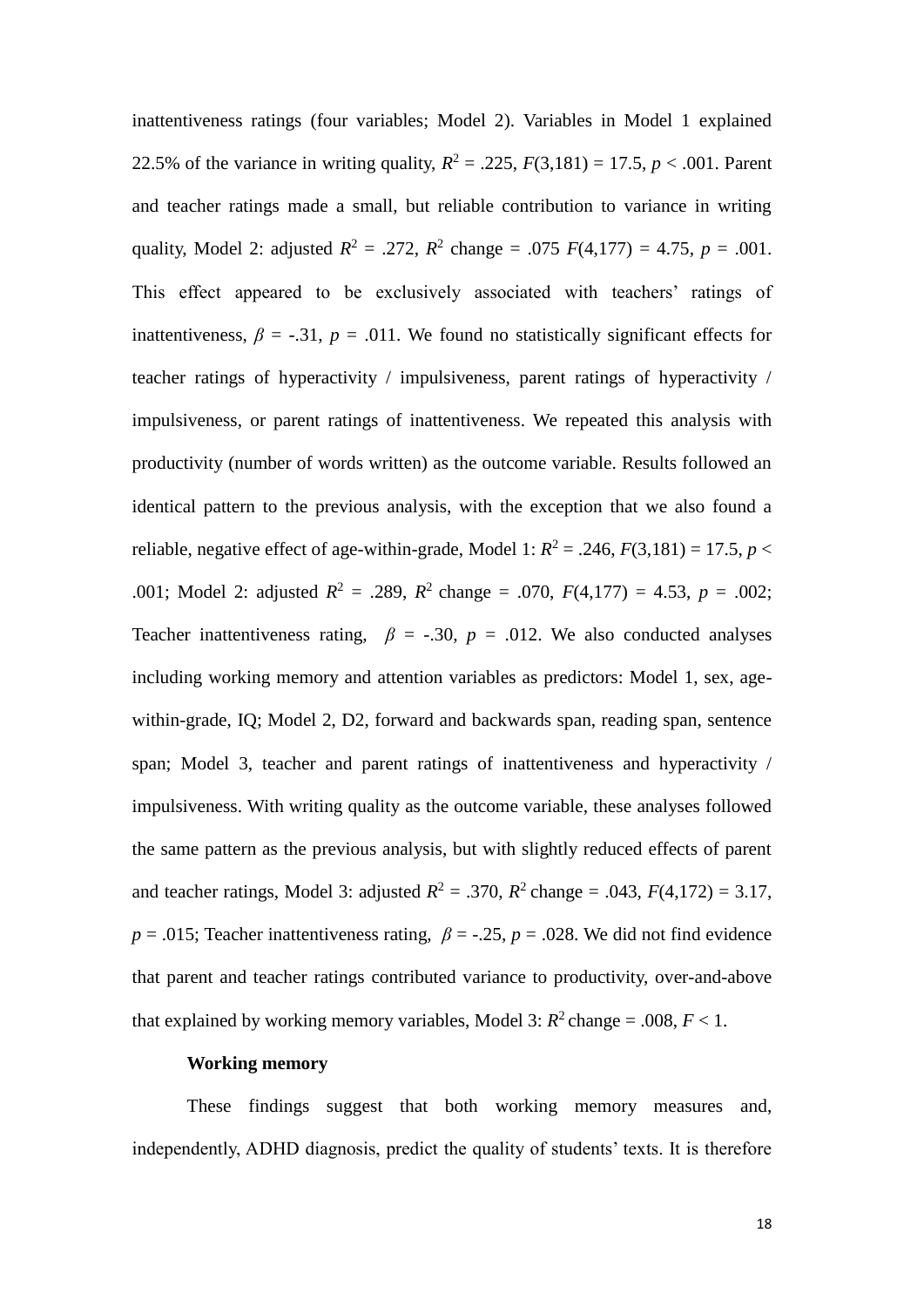important to explore relationships between ADHD and measures of working memory in our sample. Relationships between ADHD and working memory indicate that ADHD not only has direct effects on writing performance, but also mediated effects via working memory. We used hierarchical binomial logistic regression to predict ADHD-group membership from scores on working memory measures. We first controlled for age-within-grade (Model 1). We then explored effects of working memory (Model 2). Analyses reported here are again based on grade-centred scores.

Age-within-grade did not reliably predict ADHD, Model 1:  $\chi^2(2) = 1.61$ ,  $p >$ .05. Adding in working memory and attention variables provided a better, although still weak, prediction of group membership, Model 2:  $\chi^2(5) = 16.1$ ,  $p = .006$ ; Nagelkerke pseudo  $R^2 = .148$ ). Coefficients for individual predictors in Model 2 suggested an association between being diagnosed with ADHD and having low backward digit span, Wald  $\chi^2(1) = 4.19$ ,  $p = .040$ , but no statistically significant effects for any of the other variables,  $p > .10$  in all cases.

We also performed linear multiple regression analyses with teacher and parent ratings as outcome variables, based on the subsample of students for which these data were available, Model 1, age-within-grade, sex; Model 2, adding working memory and attention variables. There was some evidence that teacher ratings of inattentiveness were predicted by working memory measures, independently of sex and age-within-grade, Model 1:  $R^2 = .074$ ,  $F(2,182) = 12.4$ ,  $p < .001$ ; Model 2: adjusted  $R^2 = .176$ ,  $R^2$  change = .102,  $F(5,177) = 5.95$ ,  $p < .001$ . There were, however, no clear effects of any specific working memory variable, Sustained attention,  $\beta$  = -.15,  $p$  = .049; other working memory variables,  $p > .05$ . Parent inattentiveness ratings showed a similar pattern. Model 1: *p* > .05; Model 2: adjusted  $R^2 = .101$ ,  $R^2$  change = .111,  $F(5,177) = 4.53$ ,  $p = .001$ . There was a statistically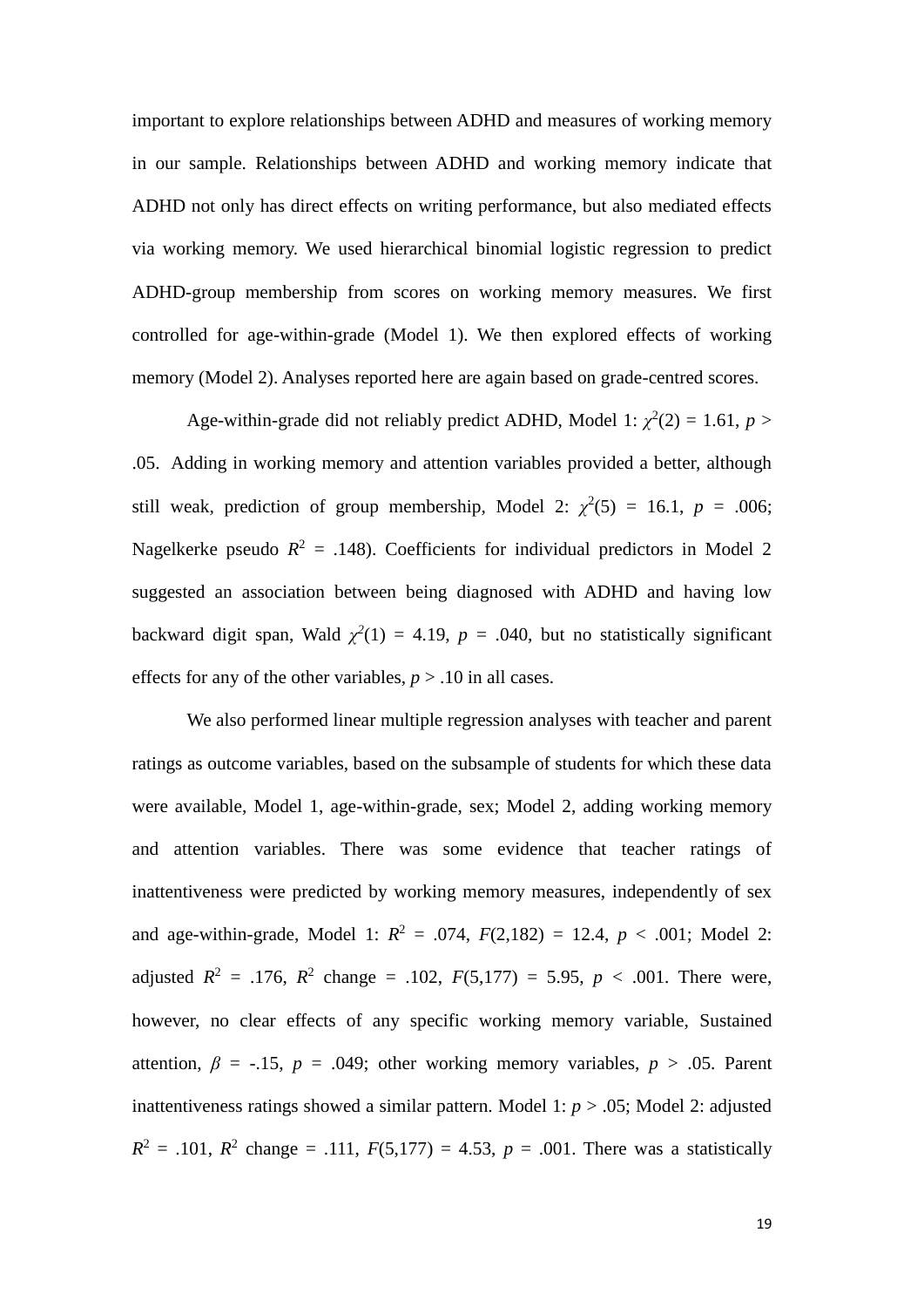significant unique contribution from backward digit span,  $\beta$  = -.222,  $p$  = .010, but not from the other four working memory variables. We found no evidence that either parent or teacher ratings of hyperactivity / impulsivity were predicted by working memory measures

## **Writing process**

Writing process data were collected during just the third task. Data were heavily positively skewed for several activities, with writing logs from large numbers of students failing to indicate any instance of the activity. Table 2 reports both the percentage of students indicating a specific activity at any time during the writing task, and, for these students, estimated mean time in activity. Note that the time sampling method used to collect process data may generate some false negatives – by chance logs may sometimes fail to register an activity-type when it has in fact occurred – although this bias will be independent of other variables. For example, all students did, in fact, write some text, contrary to the estimates given in Table 2. We found differences between ADHD and non-ADHD groups in three areas: Students with an ADHD diagnosis were less likely to indicate that they spent time thinking about the content of their text, Mann Whitney  $U = 7096$ ,  $Z = 2.58$ ,  $p = .010$ , reading the text that they had written,  $U = 6911$ ,  $Z = 3.38$ ,  $p = .001$ , or changing the text that they had written,  $U = 7225$ ,  $Z = 2.65$ ,  $p = .008$ . There were no statistically-reliable differences in estimated time spent in the other four activities.

#### [Insert Table 2 near here]

We estimated total time-on-task from writing logs by summing across all ontask activities. The resulting values were roughly normally distributed. Estimated total writing time Time-on-task was less for students with ADHD, ADHD  $M = 9.9$ ,  $SD = 3.9$ ; not-ADHD  $M = 11.0$ ,  $SD = 5.0$ , but this difference was not statistically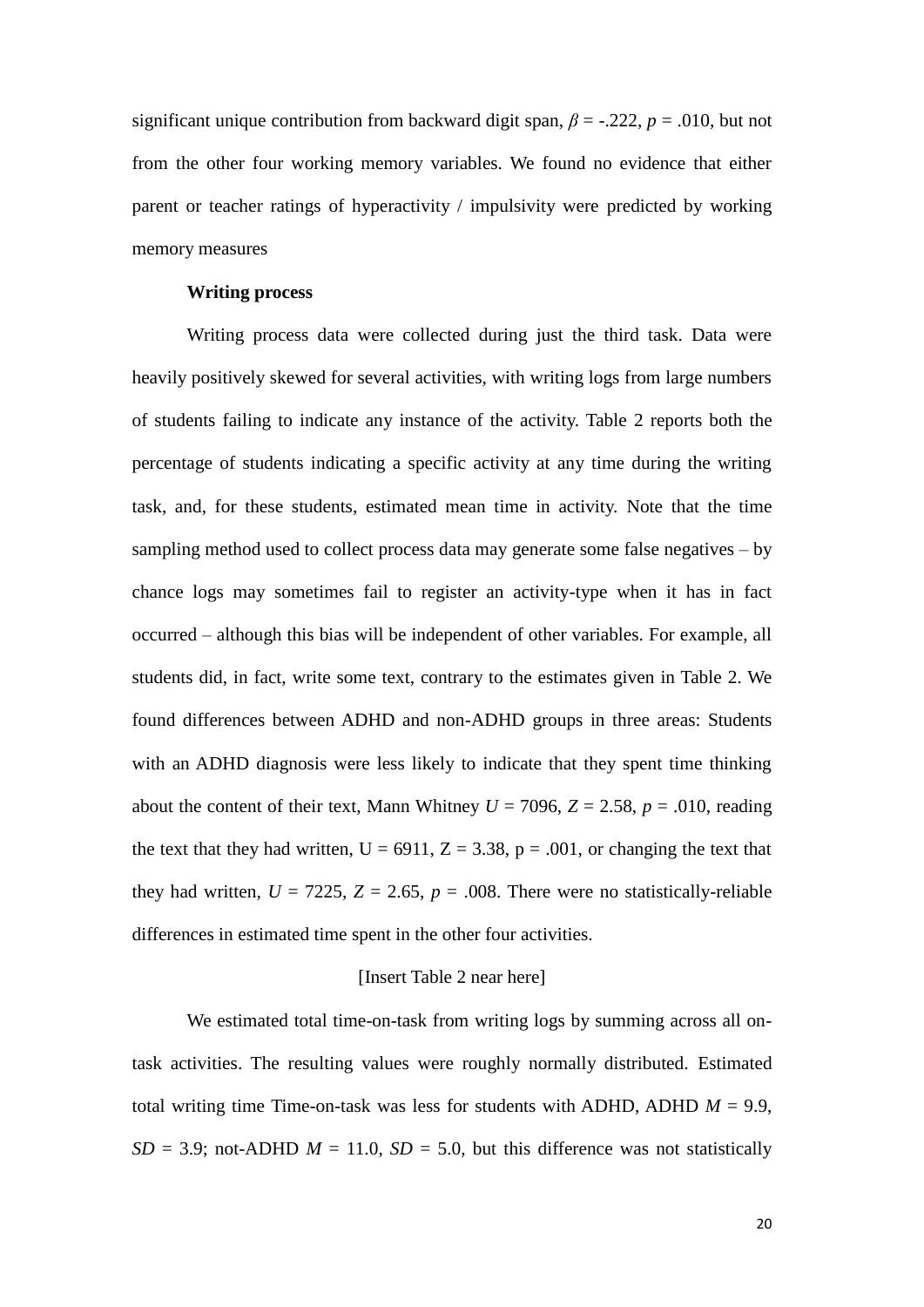significant,  $F(1,216) = 2.90$ ,  $p > .05$ , when grade, age-in-grade, and IQ were controlled for.

#### **DISCUSSION AND CONCLUSIONS**

Consistent with the findings of previous research (Re et al., 2007), we found that the influence of ADHD on writing performance was in part independent of working memory and sustained attention effects. It also appeared to be independent of text length. Although there was a relatively strong correlation between text quality and length, there was no evidence that length was predicted by group. Participants with ADHD therefore wrote texts that were not significantly shorter, but were rated as less well structured, less coherent, and less idea-rich than those written by their non-ADHD peers.

Gregg et al. (2002) found evidence that it was particularly the impulsivity aspect of ADHD that resulted in poorer writing performance. This was not replicated in our findings. There were no overall differences in performance across ADHD presentations. There was, however, some evidence that in the subsample of students for which teacher and parent ratings were available, teacher ratings of students' inattentiveness alone predicted text quality. These results are consistent with other studies concluded that handwriting impaired in ADHD children depends on the symptoms severity (Langmaid et al., 2014). This effect remained after control for scores on the working memory and sustained attention tasks. We found no effect of students' impulsiveness, as rated by either teachers or parents.

The poorer quality of the ADHD students' texts is likely to be explained, in part, by differences in their writing processes. ADHD students did not write for a significantly shorter period of time than controls. However, they appeared to use this time rather differently. ADHD students were slightly less likely to report thinking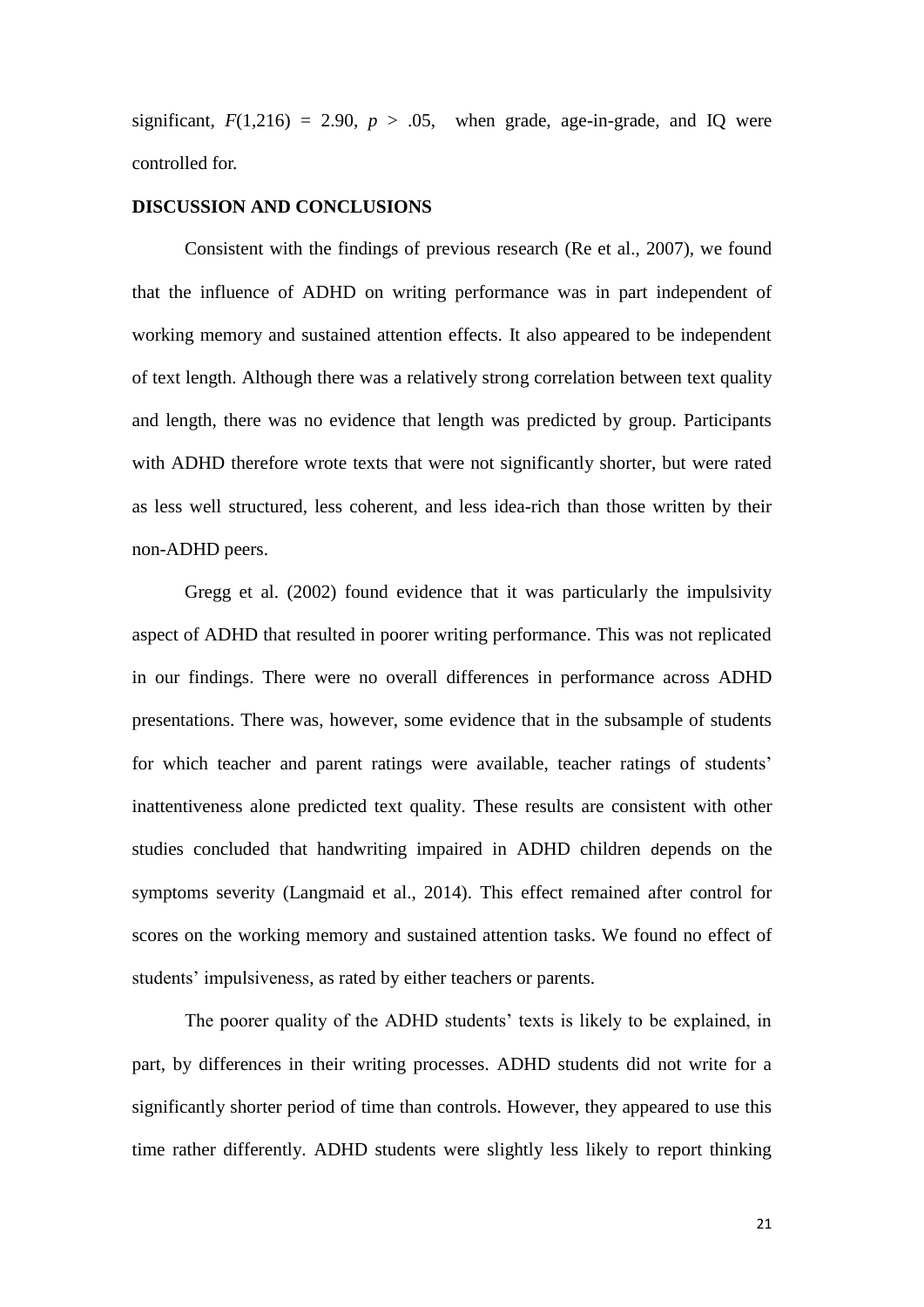about the content of their text. Perhaps more importantly, they were much less likely to report either reading through or editing what they had written. DSM-5 (APA, 2013) lists failure to think of future consequences of behavior as diagnostic criteria. Failure to review and edit text could be interpreted as an example of this. While ADHD students performed similarly during the initial act of producing text, they were less likely to be concerned with how this text would then be perceived by others. Lack of association between teacher ratings on impulsivity and the students writing performance is, perhaps, inconsistent with this argument. Failure to revise and edit, occurring as it does towards the end of performing the writing task is however, also consistent with an inability to sustain attention.

More generally, explicit, self-regulatory writing behaviors, and particularly tendency to make use of deliberate planning and revising strategies, has been associated with good writing performance (Graham, Harris, & McKeown, 2013; Torrance et al., 2007). ADHD is associated with a lack of self-regulation (Rodriguez, González-Castro, García, Núñez, & Álvarez, 2014; Shiels & Hawk, 2010). Also, there is a general tendency for students not to revise and edit their texts, particularly in the context of low-commitment class tasks, and effective revision strategies appear to be relatively resistant to instruction (Piolat et al., 2004; Rodríguez et al., 2009, 2015). Inattention in writing classes may explain both failure to adopt effective writing processes, and other deficits in ADHD students' performance.

The effect of ADHD on writing performance was relatively weak, with under 6.7% of the variance in writing quality explained by whether or not the student had an ADHD diagnosis. Half of this effect could be attributed to the working memory and sustained attention, with a remainder independent of working memory effects (as captured by the particular measures used in this study). We did, however, find that,

22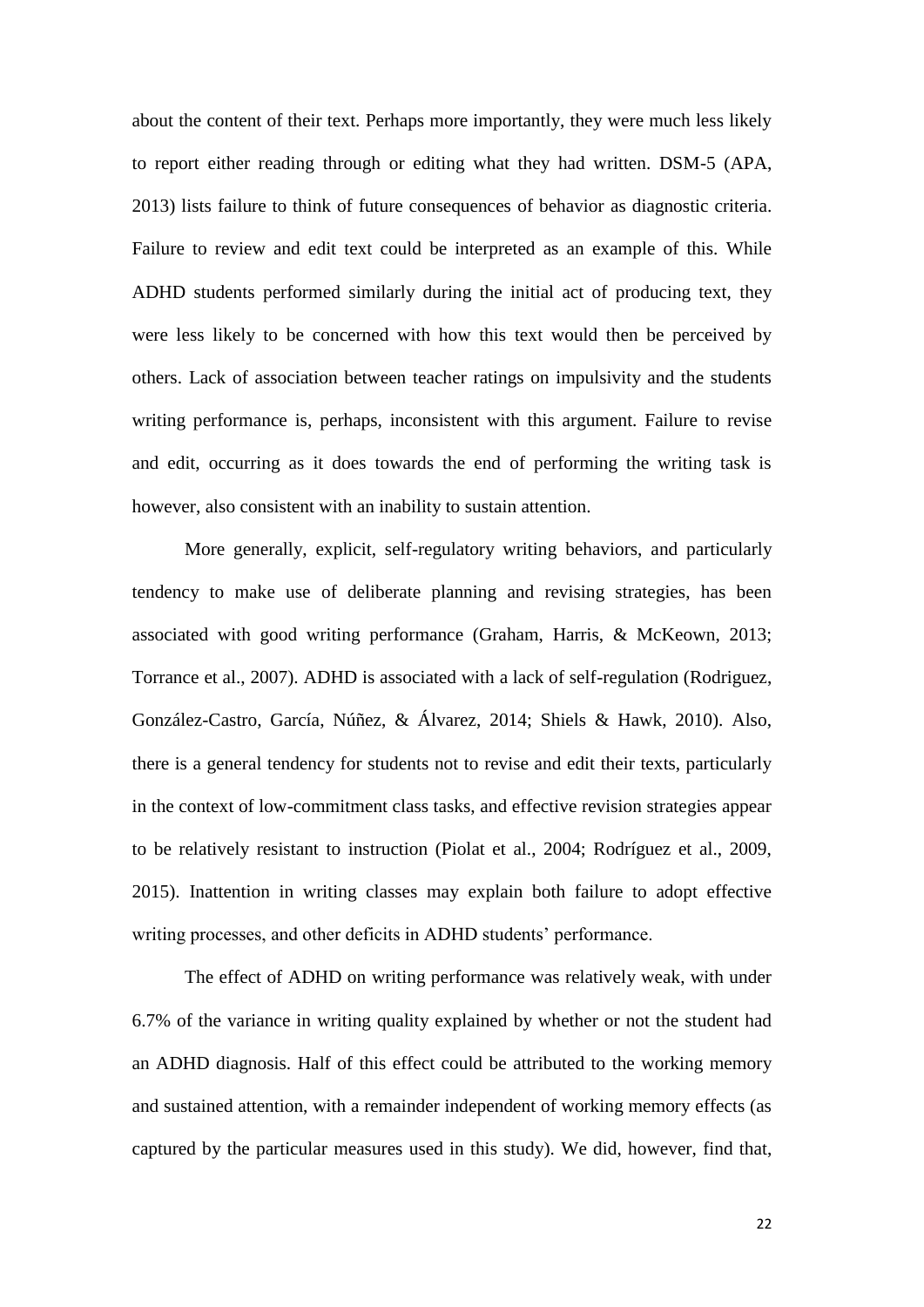across both groups, working memory and attention measures explained a relatively high proportion of variance in writing performance, with significant positive relationships with all measures apart from listening span. Taken together, these findings suggest that individual differences in writing performance are predicted by individual differences in working memory and attention, but that membership of the ADHD groups was largely independent of working memory and attention measures.

It is important to note the effect that teachers' ratings of inattentiveness symptoms have on predicting writing quality; an effect that remains significant even controlling from working memory and sustained attention (established both by means of performance measures). This result suggests the relevance of observation measures as complementary of those based on performance, as well as the important role that teachers´ observation may play on the detection of ADHD symptoms at school.

The relationship found between attentiveness, but not hyperactivity/impulsivity- symptoms, and writing performance is also worth noting. This is consistent with some previous research that suggests that that the inattentive dimension of ADHD is more strongly related to school performance, not only in writing but also in reading and mathematics. Greven Kovas, Willcutt, Petrill and Plomin (2014) argue that even when a significant association between hyperactivityimpulsivity and academic performance is found, this association may be related to shared genetic influences between the hyperactive-impulsive and inattentive dimensions.

Some limitations of the present study should be considered in future investigations. First, working memory and some other components that are crucial for mastering this competency (see, e.g., McCuthchen, 2011) were assessed in particular way in this study, related with writing task. Finally, we used a very heterogeneous

23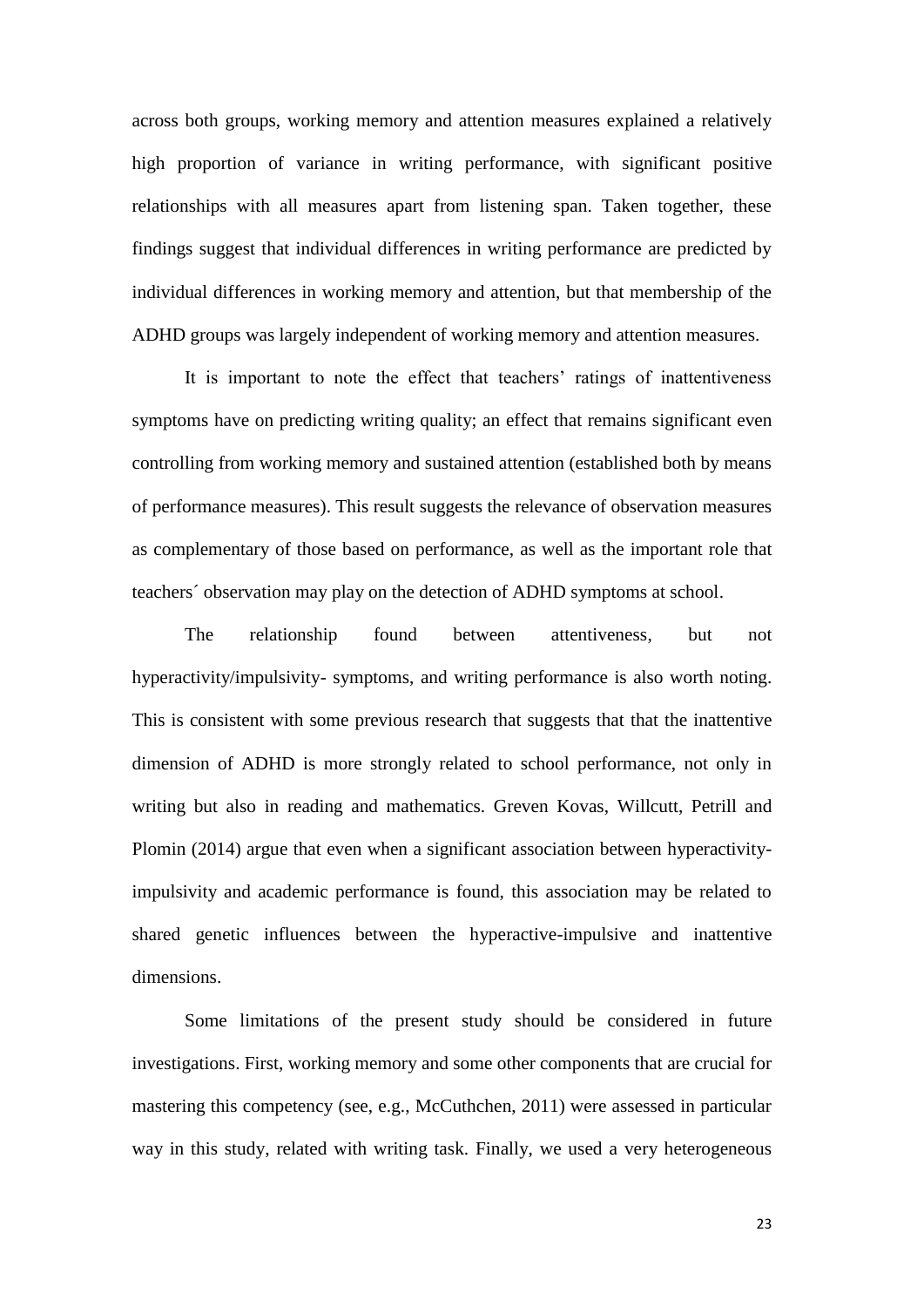sample with regard to age. This may be considered problematic, because students perform writing tasks differently at different developmental stages. However sample sizes would be small to analyze writing performance separately at different ages.

Finally and to highlight, there are also theories and some empirical findings that consider the relationship between writing and ADHD. This could lead to the creation of a specific model which accounts for both aspects, as a first step in future research

## **References**

- Adams, A., Simmons, F., & Willis, C. (In press). Exploring relationships between working memory and writing: Individual differences associated with gender. *Learning and Individual Differences, 40*(3), 101-107. *doi: 10.1016/j.lindif.2015.04.011*
- Adi-Japha, E., Landau, Y. E., Fenkel, L., Teicher, M., Gross-Tsur, V., & Shalev, R. S. (2007). ADHD and dysgraphia: underlying mechanisms. *Cortex: A journal Devoted to the Study of the Nervous System and Behavior, 43*(6), 700-709. doi: 10.1016/S0010-9452(08)70499-4
- Alamargot, D., Caporossi, G., Chesnet, D., & Ros, C. (2011). What makes a skilled writer? Working memory and audience awareness during text composition. *Learning and Individual Differences, 25*(1), 505-516. doi:10.1016/j.lindif.2011.06.001
- Alamargot, D., & Chanquoy, L. (2001). *Through the models of writing.* Dordrecht, The Netherlands: Kluwer Academic Publishers.
- Alloway, T. P. (2009). Working memory, but not IQ, predicts subsequent learning in children with learning difficulties. *European Journal of Psychological Assessment*, *25*(2), 92–98. doi: 10.1027/1015-5759.25.2.xxx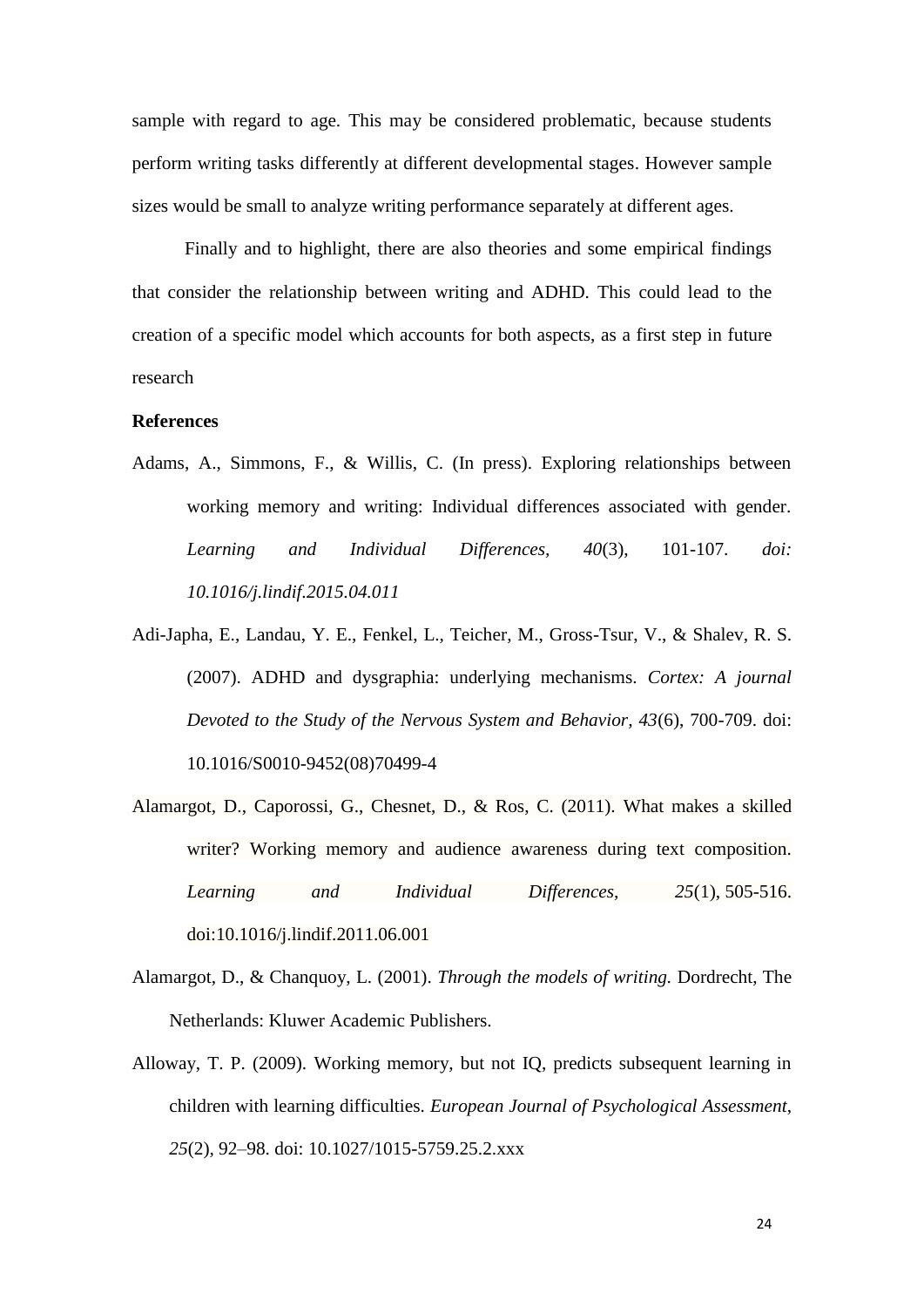- Alloway, T. P., Gathercole, S. E., Kirkwood, H., & Elliot, J. (2009). The cognitive and behavioural characteristics of children with low working memory. *Child Development, 80*(2), 606-621. doi: 10.1111/j.1467-8624.2009.01282.x
- Alloway, T. P., Gathercole, S. E., & Pickering, S. J. (2006). Verbal and visuo-spatial short-term and working memory in children: are they separable? *Child Development,* 77, 1698-1716. doi: 10.1111/j.1467-8624.2006.00968.x
- American Psychiatric Association (2013). *The Diagnostic and Statistical Manual of Mental Disorders (5th ed).* Arlington, VA: American Psychiatric Publishing.
- Baddeley, A.D. (2000). The episodic buffer: a new component of working memory? *Trends in Cognitive Sciences, 4,* 417-423. doi: 10.1016/S1364-6613(00)01538-2
- Berninger, V. (2011). *Past, present, and future contributions of cognitive writing research to cognitive psychology.* New York: Psychology Press.

Brickenkamp, R. (2002). *D2, Test of attention.* Madrid: TEA Ediciones.

- Bruce, B., Thernlund G., & Nettelbladt, U. (2006). ADHD and language impairment. A Study of the parent questionnaire FTF (Five to Fifteen). *European Child & Adolescent Psychiatry, 15*(1), 53-60. doi: 10.1007/s00787-006-0508-9
- Cattell, R.B. & Cattell, A. K. S. (1989). Test de Factor "g". Escala 2. ["G" factor test. Scale 2] (Cordero, de la Cruz & Seisdedos, Trans.) Madrid: T.E.A., Ediciones (Original work published 1950).
- Das, D., Cherbuin, N., Easteal, S., Anstey, K. (2014). Attention Deficit/Hyperactivity Disorder symptoms and cognitive abilities in the late-life cohort of the PATH through life study. *PLoS One, 28*(1), e86552. doi: 10.1371/journal.pone.0086552
- Daneman, M., & Carpenter, P. A. (1980). Individual differences in working memory and reading. *Journal of Verbal Learning and Verbal Behavior*, *19*(4), 450–466. doi: 10.1016/S0022-5371(80)90312-6.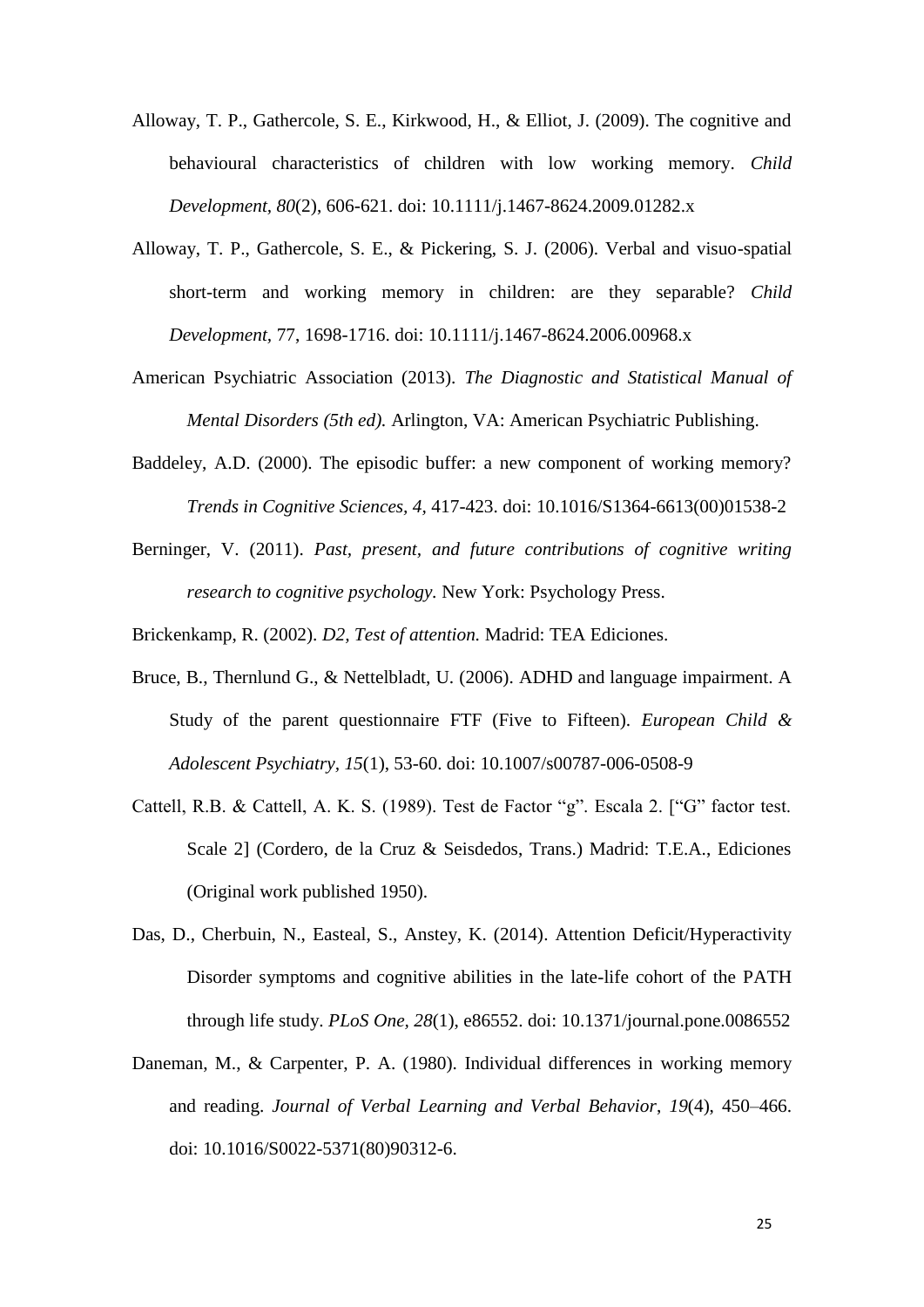- Elosua, M. R., Gutierrez, F., Madruga, J. A. G., Luque, J. L., & Garate, M. (1996). Reading span test. *Psicothema*, *8*(2), 383–395.
- Faraone, S. V., Sergeant, J., Gillberg, C., & Biederman, J. (2003). The worldwide prevalence of ADHD: is it an American condition? *World Psychiatry, 2,* 104–113.
- Farre-Riba, A., & Narbona, J. (1997). Conners' rating scales in the assessment of Attention Deficit Disorder with Hyperactivity (ADD-H): A new validation and factor analysis in Spanish children. *Revista de Neurologia*, *25*(138), 200-204.
- Fidalgo, R., García, J. A., Torrance, M., & Robledo, P. (2009). How to teach written composition in the classroom: a cognitive-strategic and self-regulated model. *Aula Abierta, 37,* 105–116.
- Frazier, T. W., Youngstrom, E. A., Glutting, J. J., & Watkins, M. W. (2007). ADHD and achievement. *Journal of Learning Disabilities, 40*, 49-65. doi: 10.1177/00222194070400010401
- Gambin, M., & Małgorzata S. (2009). Relation between response inhibition and symptoms of inattention and hyperactivity-impulsivity in children. *British Journal of Clinical Psychology, 48*(4), 425-430. doi: 10.1348/014466509X449765
- García, J. N., & Fidalgo, R. (2008). Writing self-efficacy changes after cognitive strategy intervention in students with learning disabilities: the mediational role of gender in calibration. *The Spanish Journal of Psychology, 11*(2), 414-432. doi: 10.1017/S1138741600004431
- García, J. N., Rodríguez, C., Pacheco, D., & Diez, C. (2009). Influence of cognitive effort, sustained attention, working memory and ADHD symptoms in the process and product of written composition. An experimental study. *Estudios de Psicología, 30*(1), 31-50. doi: 10.1174/021093909787536326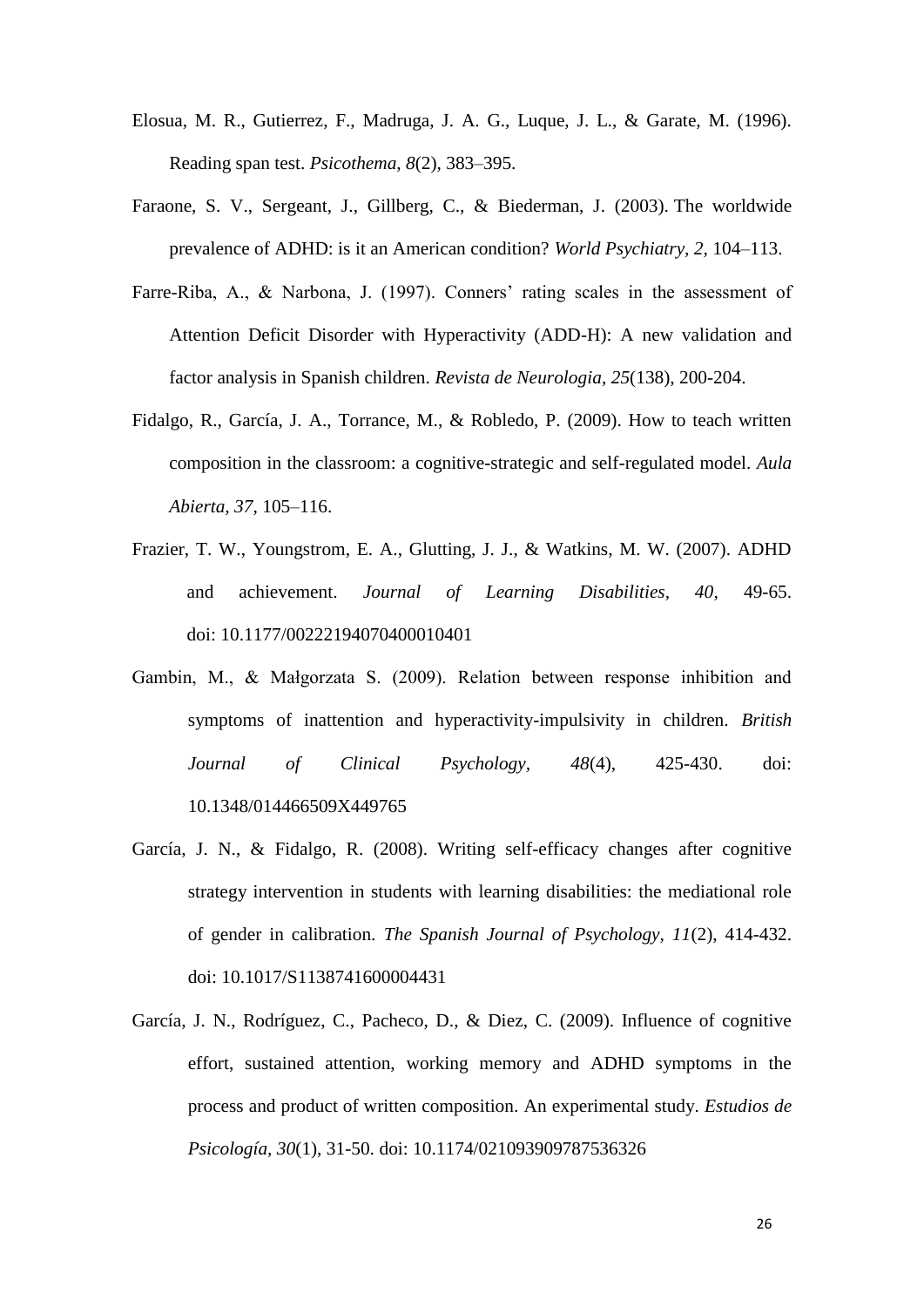- Graham, S., Harris, K. R., & McKeown, D. (2013). The writing of students with LD and a meta-analysis of SRSD writing intervention studies: Redux. In L. Swanson., K. R. Harris., & S. Graham (Eds.), *Handbook of Learning Disabilities (2nd Edition).* MY: Guilford Press.
- Graham, S., Fishman, E.J., Reid, R., & Hebert. M. (2016). Writing Characteristics of Students with Attention Deficit Hyperactive Disorder: A Meta-Analysis*. Learning Disabilities Research & Practice, 31*(2), 75-89. doi: 10.1111/ldrp.12099
- Gregg, N., Coleman, C., Stennett, R. B., & Davis, M. (2002). Discourse complexity of college writers with and without disabilities: a multidimensional analysis. *Journal of Learning Disabilities, 35*(1), 23-38. doi: 10.1177/002221940203500103
- Greven, C. U., Kovas, Y., Willcutt, E. G., Petrill, S. A., & Plomin, R. (2014). Evidence of shared genetic risk between ADHD symptoms and reduced mathematics ability: a twin study. *Journal of Child Psychology and Psychiatry, 55,* 39- 48. doi: 10.1111/jcpp.12090
- Hayes, J. R., & Flower, L. S. (1980). Identifying the organization of writing processes. In L. W. Gregg & E. R. Steinberg (Eds.), *Cognitive processes in writing: An interdisciplinary approach* (pp. 3-30). Hillsdale, N.J: Lawrence Earlbaum Associates.
- Holmes, J., Gathercole, S. E., Place, M., Alloway, T. P., Elliott, J. G., & Hilton, K. A. (2010). The diagnostic utility of executive function assessments in the identification of ADHD in children. *Child and Adolescent Mental Health, 15*(1), 37–43. doi: 10.1111/j.1475-3588.2009.00536.x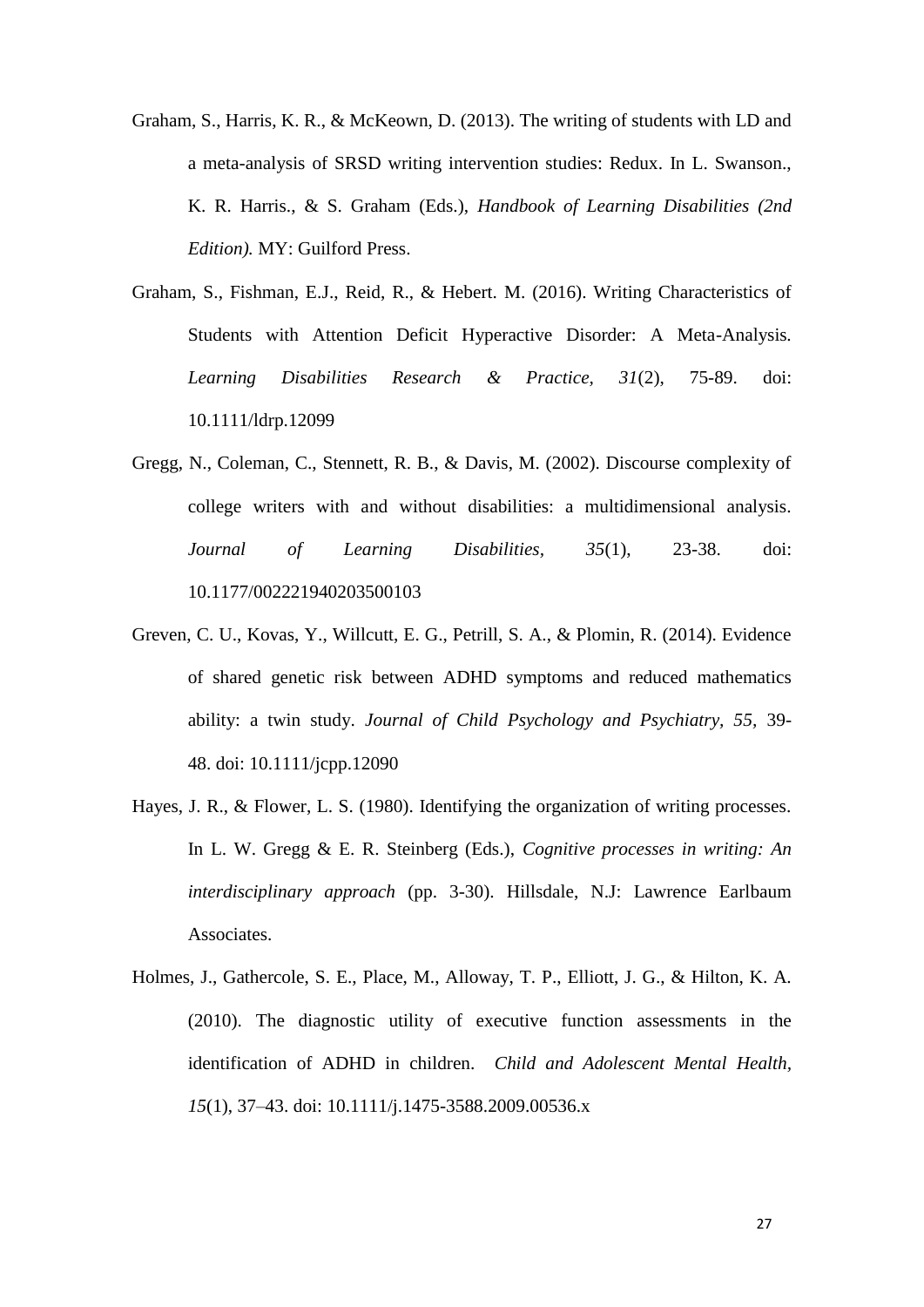- Kellogg, R. T. (1996). A model of Working Memory in Writing. In C.M. Levy & S. Ransdell (Eds.), *The science of writing: Theories, methods, individual differences, and applications* (pp. 57-71). Mahwah, N.J: Erlbaum.
- Kellogg, R. T., Olive, T., & Piolat, A. (2007). Verbal, visual, and spatial working memory in written language production. *Acta Psychologica, 124*, 382-397. doi: 10.1016/j.actpsy.2006.02.005
- Kent, K. M., Pelham, W.E., Molina, B. S. G., Sibley, M. H., Waschbusch, D.A., Yu, J., …, & Karch, K. M. (2011). The academic experience of male high school Students with ADHD. *Journal of Abnormal Child Psychology, 39*(3), 451–462. doi[:10.1007/s10802-010-9472-4](http://dx.doi.org/10.1007%2Fs10802-010-9472-4)
- Langmaid, R. A., Papadopoulos, N., Johnson, B., P., Phillips, J.G., & Rinehart, N. J. (2014). Handwriting in Children With ADHD. *Journal of Attention Disorders, 18*(6), 504-510. doi: 10.1177/1087054711434154
- Martin, A. J. (2014). The role of ADHD in academic adversity: disentangling ADHD effects from other personal and contextual factors. *School Psychology Quarterly, 29*(4), 395-408. doi: 10.1037/spq0000069
- Marzban, A., & Norouzi, M. (2012). Strategic planning focus and time in narrative writing. *Procedia-Social and Behavioral Sciences, 46,* 4953-4956. doi:10.1016/j.sbspro.2012.06.366
- Mayes, S. D., & Calhoun, S. L. (2006). Frequency of reading, math, and writing disabilities in children with clinical disorders. *Learning and Individual Differences*, *16*(2), 145–157. doi:10.1016/j.lindif.2005.07.004
- Olive, T., Favart, M., Beauvais, C., & Beauvais, L. (2009). Children`s cognitive effort and fluency in writing: Effects of genre and of handwriting automatisation. *Learning and Instruction, 19*, 299-308. doi: 0.1016/j.learninstruc.2008.05.005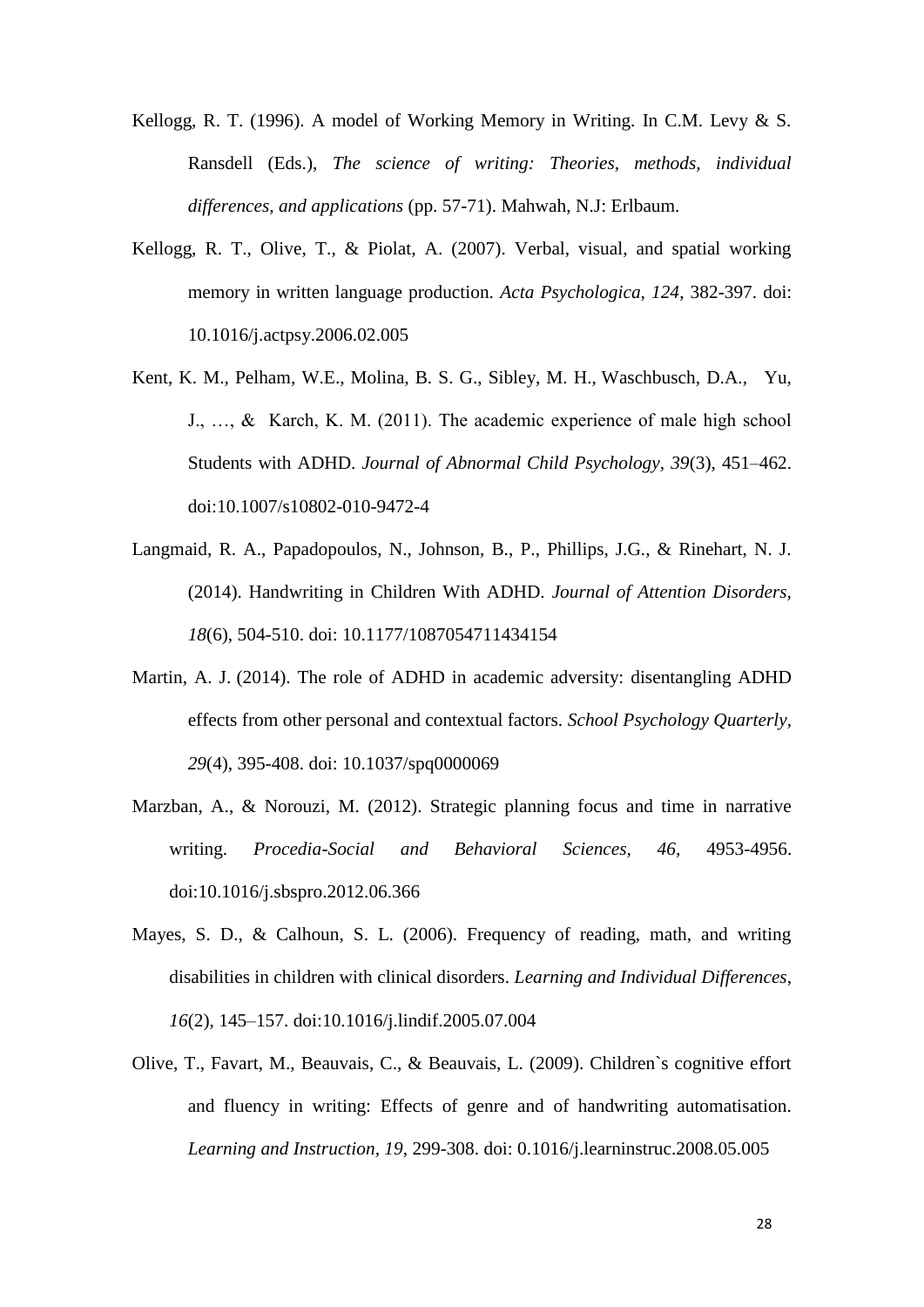- Pickering, S., Baques, J., & Gathercole, S. (1999). *Working Memory Test Battery.* Barcelona: Laboratori de Memoria de la U.A.B.
- Piolat, J.Y., Roussey, T.O., Olive, T., & Amada, M. (2004). Processing time and cognitive effort in revision: effects of error type and or working memory capacity. In L. Allal, L. Chanquoy, & P. Largy (Eds.), *Studies in Writing. Vol. 13. Revision: Cognitive and Instructional Processes* (pp.21-38). Dordrecht, Netherlands: Kluwer Academic Publishers.
- Polanczyk, G., De Lima M. S., Horta B. L., Biederman J., & Rohde L. A. (2007). The worldwide prevalence of ADHD: a systematic review and meta-regression analysis. *American Journal of Psychiatry, 164,* 942–948. doi: 10.1176/appi.ajp.2007.07060942r
- Re, A. M., & Cornoldi, C. (2010). ADHD expressive writing difficulties of ADHD children: when good declarative knowledge is not sufficient. *European Journal of Psychology of Education, 25*, 315-323. doi: 10.1007/s10212-010-0018-5
- Re, A. M., Pedron, M., Cornoldi, C. (2007). Expressive writing difficulties in children described as exhibiting ADHD symptoms. *Journal of Learning Disabilities, 40,* 244-255. doi: 10.1177/00222194070400030501
- Rodríguez, C., García, J. N., González-Castro, P., Álvarez, D., Álvarez, L., Núñez-Pérez, J. C., González-Pienda, J. A., Gázquez, J., & Bernardo, A. (2009). The process of writing revision in Attention Deficit Hyperactivity Disorder and Learning Difficulties. *Revista de Psicodidáctica, 14,* 279-297.
- Rodríguez, C., González-Castro, P., García, T., Núñez, J. C., & Álvarez, L. (2014). Attentional functions and trait anxiety in children with ADHD. *Learning and Individual Differences, 35,* 147 - 152. doi: 10.1016/j.lindif.2014.07.010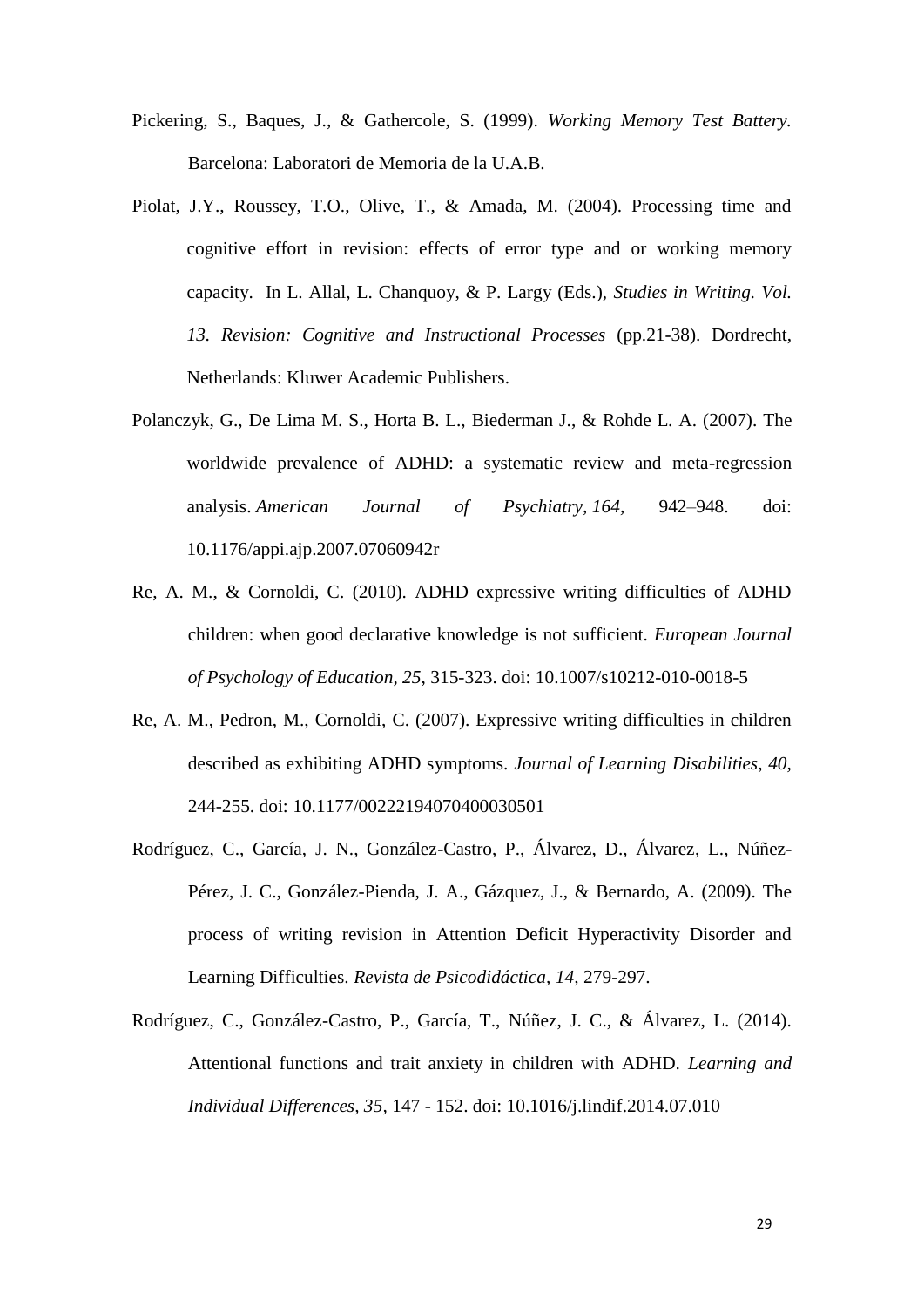- Rodríguez, C., Grünke, M., González-Castro, P., García, T., & Álvarez-García, D. (2015). How do students with Attention-Deficit/Hyperactivity Disorders and Writing Learning Disabilities differ from their nonlabeled peers in the ability to compose texts? *Learning Disabilities: A Contemporary Journal, 13*(2), 157-175.
- Rosenberg et al. (1993). Minimum for the description of participants in Learning Disabilities research. *Journal of Learning Disabilities, 26,* 210.213.
- Shaffer, D., Fisher, P., Lucas, C.P., Dulcan, M.K., & Schwab-Stone, M.E. (2000). Diagnostic interview Schedule for children version IV (NIMHDISC- IV): description, differences from previous versions and reliability of some common diagnoses. *Journal of the American Academy of Child & Adolescent Psychiatry, 39*, 28-38. doi: 10.1097/00004583-200001000-00014
- Shen, I. H, Lee, T. Y., & Chen, C. L. (2012). Handwriting performance and underlying factors in children with Attention Deficit Hyperactivity Disorder. *Research in Developmental Disabililities, 33*(4), 1301-1309. doi: 10.1016/j.ridd.2012.02.010
- Shiels, K., & Hawk, L. W. (2010). Self-Regulation in ADHD: The Role of Error Processing. *Clinical Psychology Review, 30*(8), 951–961. doi:10.1016/j.cpr.2010.06.010
- Spencer, S. L., & Fitzgerald, J. (1993). Validity and structure, coherence, and quality measures in writing. *Journal of Reading Behavior*, *25*(2), 209-231. doi: 10.1080/10862969309547811
- Swanson, H. L., & Berninger, V. W. (1996). Individual differences in children's working memory and writing skill. *Journal of Experimental Child Psychology*, *63*(2), 358-385. doi:10.1006/jecp.1996.0054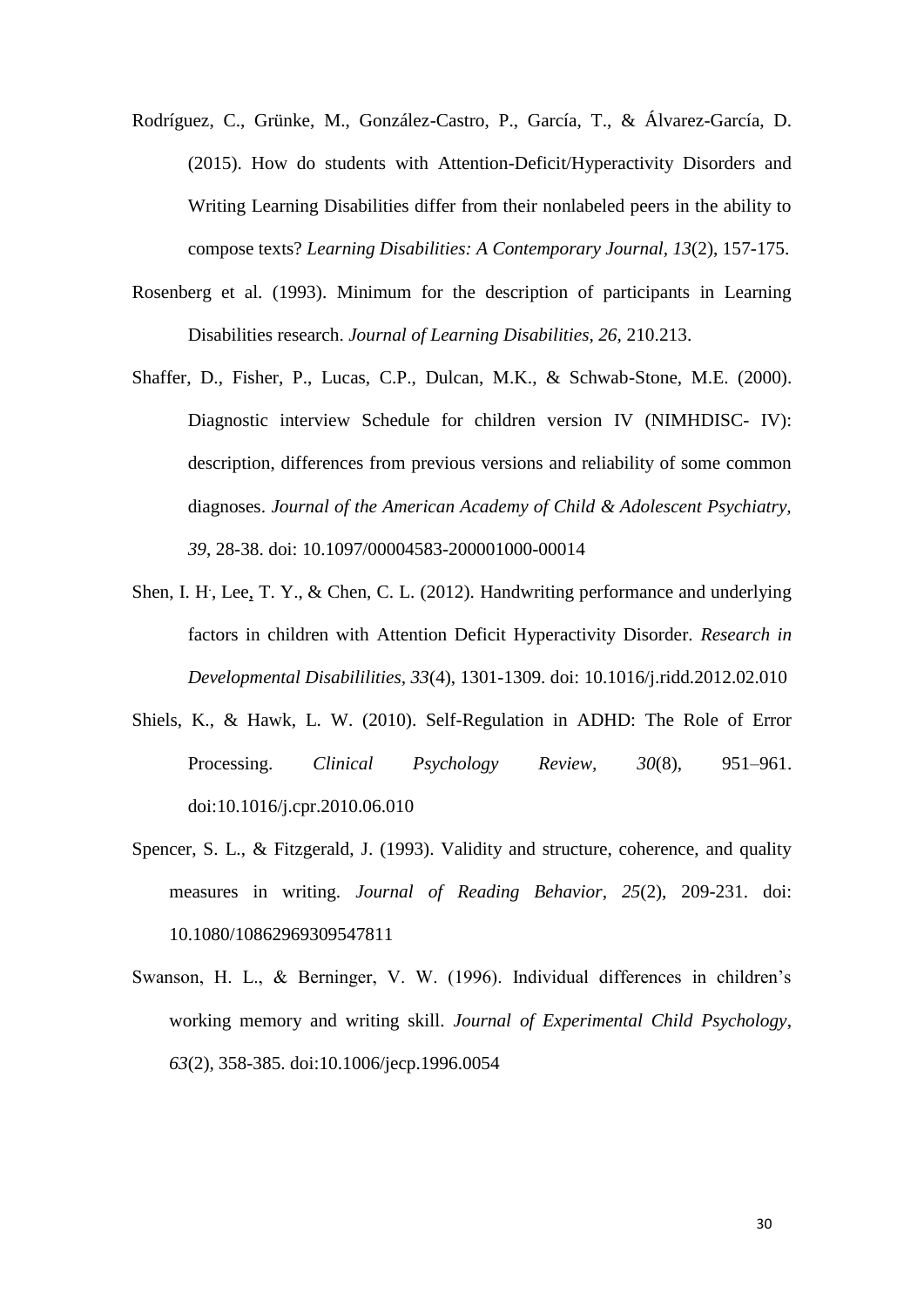- Torrance, M., Fidalgo, R., & Garcia, J. N. (2007). The teachability and effectiveness of cognitive self-regulation in sixth grade writers. *Learning and Instruction*, *17*(3), 265–285. doi: 10.1016/j.learninstruc.2007.02.003
- Torrance, M., & Galbraith, D. (2006). The processing demands of writing. In C. Mac Arthur, S. Graham, & J. Fitzgerald (Eds.), *Handbook of writing research* (pp. 67-80). New York, NY: Guilford Press.
- Torrance, M., Thomas, G. V., & Robinson, E. J. (1999). Individual differences in the writing behaviour of undergraduate students. *British Journal of Educational Psychology*, *69,* 189-199. doi: 10.1348/00070999915766
- Vande Voort, J. L., He, J. P., Jameson, N. D., & Merikangas, K. R. (2014). Impact of the DSM-5 Attention-Deficit/Hyperactivity Disorder age-of-onset criterion in the US adolescent population. *Journal of the American Academy of Child & Adolescent Psychiatry, 53*(7), 736-744. doi: 10.1016/j.jaac.2014.03.005
- Vanderberg, R., & Swanson, H. L. (2007). Which components of working memory are important in the writing process? *Reading and Writing, 20,* 721-752. doi: 10.1007/s11145-006-9046-6
- Yoshimasu, K., Barbaresi, W. J., Colligan, R. C., Killian, J. M., Voigt, R. G., Weaver, A. L., & Katusic, S. K. (2011). Written-language disorder among children with and without ADHD in a population-based birth cohort. *Pediatrics, 128*, 605-612. doi: 10.1542/peds.2010-2581
- Williams, J. R. (2008). Revising the declaration of Helsinki. *World Medical Journal,*  54, 120-125.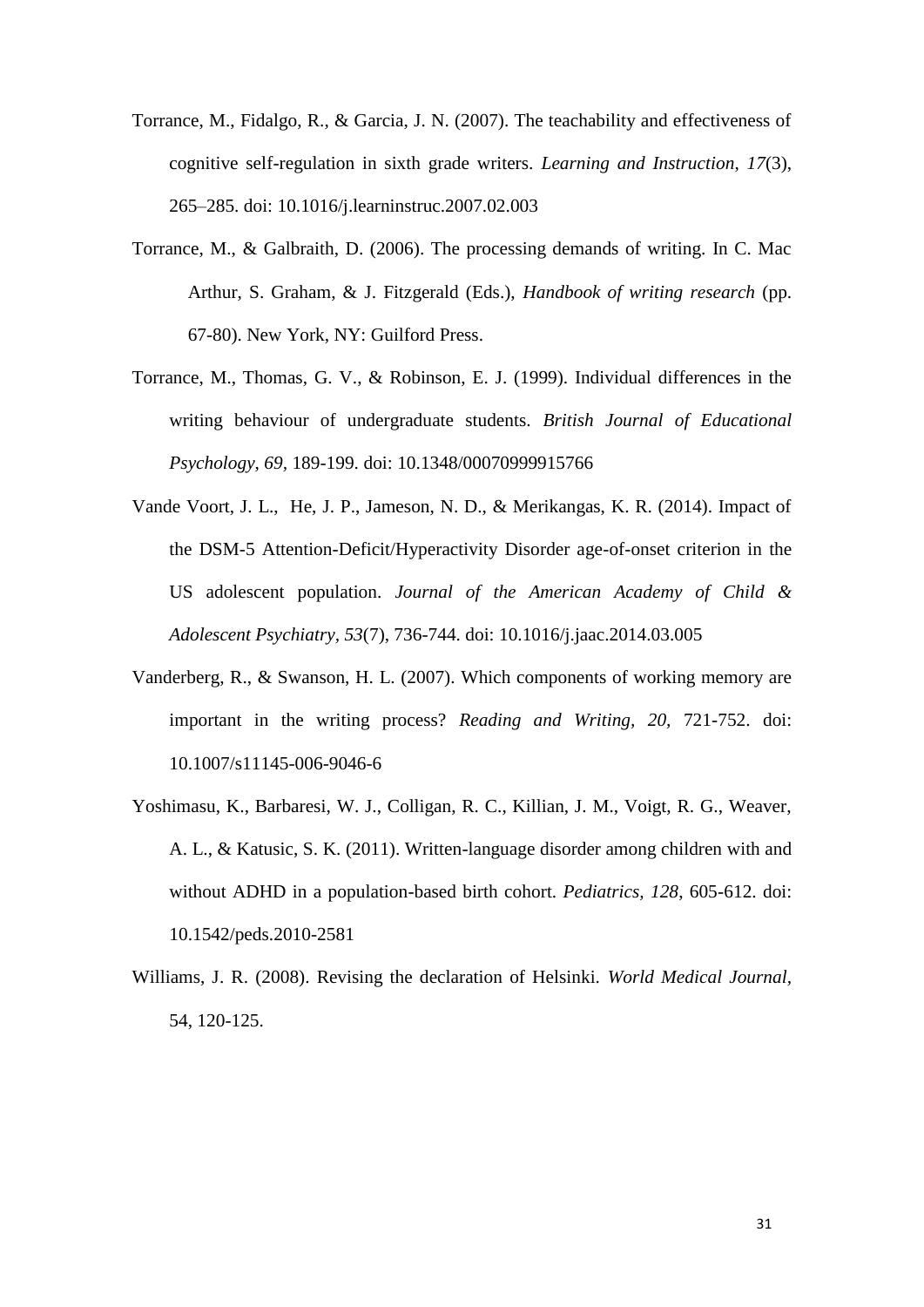|                     | not ADHD<br>$(n = 135)$ | <b>ADHD</b><br>$(n = 84)$ |
|---------------------|-------------------------|---------------------------|
|                     |                         |                           |
| N female            | $27(20.0\%)$            | $17(20.0\%)$              |
| Grade level         |                         |                           |
| Third               | 22 (16.3%)              | $9(10.7\%)$               |
| Fourth              | 27 (20.0%)              | 20 (23.8%)                |
| Fifth               | 24 (17.8%)              | $16(19.0\%)$              |
| Sixth               | 24 (17.8%)              | 22 (26.2%)                |
| Seventh             | 38 (28.1%)              | $17(20.2\%)$              |
| Ethnicity           |                         |                           |
| White Spanish       | 123 (91,1%)             | 77 (91.7%)                |
| Roma                | $7(5,2\%)$              | $5(5.9\%)$                |
| Other               | $5(3,7\%)$              | $2(2.4\%)$                |
| <i>Age</i> (months) |                         |                           |
| M                   | 134.4                   | 135.0                     |
| <b>SD</b>           | 20                      | 18.7                      |
| Minimum             | 101                     | 99                        |

**Table 1** Participants' demographic characteristic across group